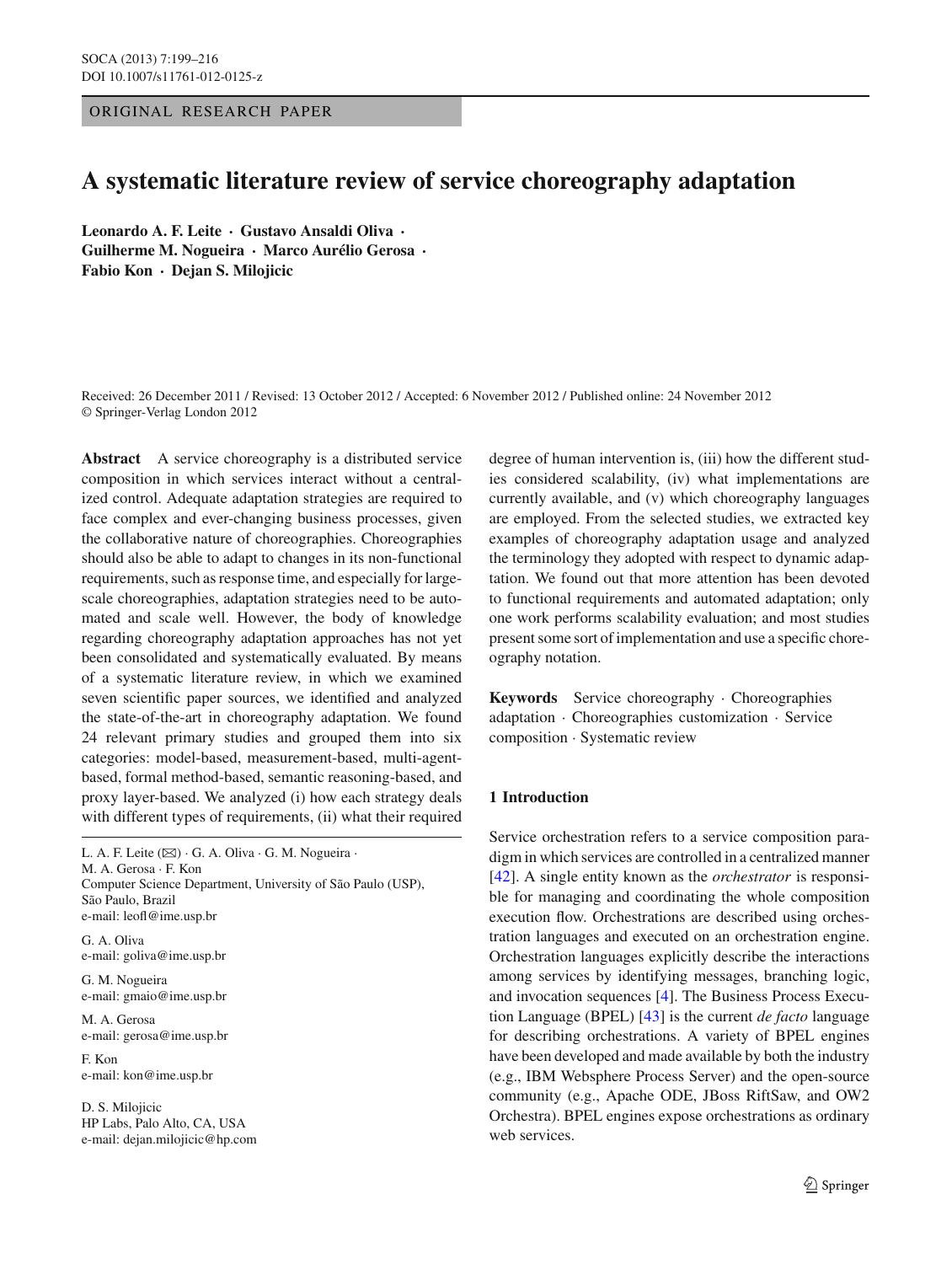Service choreography models, in turn, describe multiparty collaboration and focuses on message exchange [\[4](#page-15-0)]. Choreography models may be expressed in languages such as WSCI [\[59\]](#page-17-0), WS-CDL [\[60](#page-17-1)], and BPMN2 [\[44](#page-16-2)]. Nonetheless, there is not yet a *de facto* standard for choreography modeling. Choreographies also refer to a particular service composition execution model. More specifically, choreographies rely on the peer-to-peer communication style, that is, each service involved in the composition knows exactly when to execute its operations and with whom to interact, without a centralized control [\[4\]](#page-15-0). In this sense, choreographies can be seen as an agreement among a set of services as to how a given collaboration should occur. Hence, as opposed to service orchestrations, the control is decentralized.

Since service choreographies do not rely on a single party to coordinate the business processes, some authors claim that they are more scalable than orchestrations [\[16,](#page-15-1)[42](#page-16-0)[,47](#page-16-3)[,48](#page-16-4)]. Nanda et al. [\[42](#page-16-0)], for example, presents an algorithm to automatically generate a set of distributed processes given a single BPEL process as input and provides experimental results showing improvements on the throughput when services interact without the central coordinator. Liu et al. [\[33\]](#page-16-5) present an analytical analysis showing that distributed data flows models (choreographies) have better aggregated cost and better response time, given some conditions, than centralized data flows models (orchestrations). Choreographies have also emerged as a promising approach to the future Internet context, in which millions of services, things, and resources take part in large and complex business scenarios [\[6](#page-15-2),[25\]](#page-16-6).

Given the pressure to accommodate business changes and the dynamics of infrastructure environments, service choreographies need to be adaptable. In other words, they should be flexible enough as to cope with changes in the *functional requirements*, which usually demand the evolution of the underlying collaboration model (e.g., addition and removal of parties, redefinitions of message exchanges, etc.), and in *non-functional requirements*, such as modifications in the terms of service level agreements (SLAs). Choreographies may also need to be adapted due to violations of predefined quality of service (QoS) threshold values defined in such SLAs, such as response time and throughput. Choreography adaptation is particularly important in large-scale scenarios, where managing and evolving a choreography is even more difficult and complex [\[45\]](#page-16-7).

Different service choreography adaptation mechanisms exist. Each one occur at a specific time (*design time* vs. *runtime*) and require a certain amount of human intervention (*automated* vs. *manual*). In the service choreography domain, manual adaptation is known as *choreography customization*. Flexible adaptation mechanisms enable software to modify its structure and behavior dynamically in response to changes in its execution environment [\[35\]](#page-16-8). According to Nitto et al. [\[16](#page-15-1)], adaptation mechanisms for service-oriented applications should be automatic, autonomous, and dynamic. Finally, although any program can be developed to adapt itself, adaptation can also be implemented outside the application, for example, by a middleware system.

Despite the importance of adaptation to choreographies, the body of knowledge regarding the existing adaptation approaches remains to be consolidated and systematically evaluated. In this paper, we present the results of a systematic review aimed at identifying and synthesizing the existing approaches for service choreography adaptation. Given the different kinds of existing approaches, we firstly identified which kind of strategy was employed by each study, grouping them into six categories. After that, we analyzed how each selected study characterized its adaptation strategy according to its (i) support for changes in functional and non-functional requirements, (ii) degree of required human intervention, (iii) impact on the choreography scalability, (iv) implementation, and (v) underlying choreography model. We also selected key examples of each category, illustrating some choreography adaptation uses.

Our contributions include the following: thorough characterization and synthesis of a research area; selection of relevant papers leading toward a taxonomy of adaptation strategies; comprehensive formulation and integration of findings by means of an analysis based on data extracted from the selected papers; and identification of opportunities for future research by discovering missing coverage.

This paper is organized as follows. In Sect. [2,](#page-1-0) we describe the systematic review protocol, and in Sect. [3,](#page-3-0) we provide an overview of the selected studies and sources. In Sect. [4,](#page-4-0) we present the adaptation strategies and their studies. In Sect. [5,](#page-11-0) we present the discussion, the quality assessment, and possible biases and limitations of this study. In Sect. [6,](#page-13-0) we describe related work. Finally, in Sect. [7,](#page-14-0) we state our conclusions, research opportunities, and plans for future work.

#### <span id="page-1-0"></span>**2 Research method**

Systematic Literature Review is a research method to gather and evaluate the available evidence concerning a specific topic [\[37](#page-16-9)]. In contrast to the usual process of literature review, a systematic review reduces bias and follows a precise and rigorous sequence of methodological steps relying on a well-defined protocol. The protocol presents the topic under investigation in a structured question format, as well as instructions for selection, analysis, and summarization of relevant studies. Systematic reviews are thus auditable and replicable, in the sense that other researchers may reproduce the same protocol [\[17\]](#page-15-3).

Our review protocol was developed and executed according to the guidelines and hints provided by Kitchenham and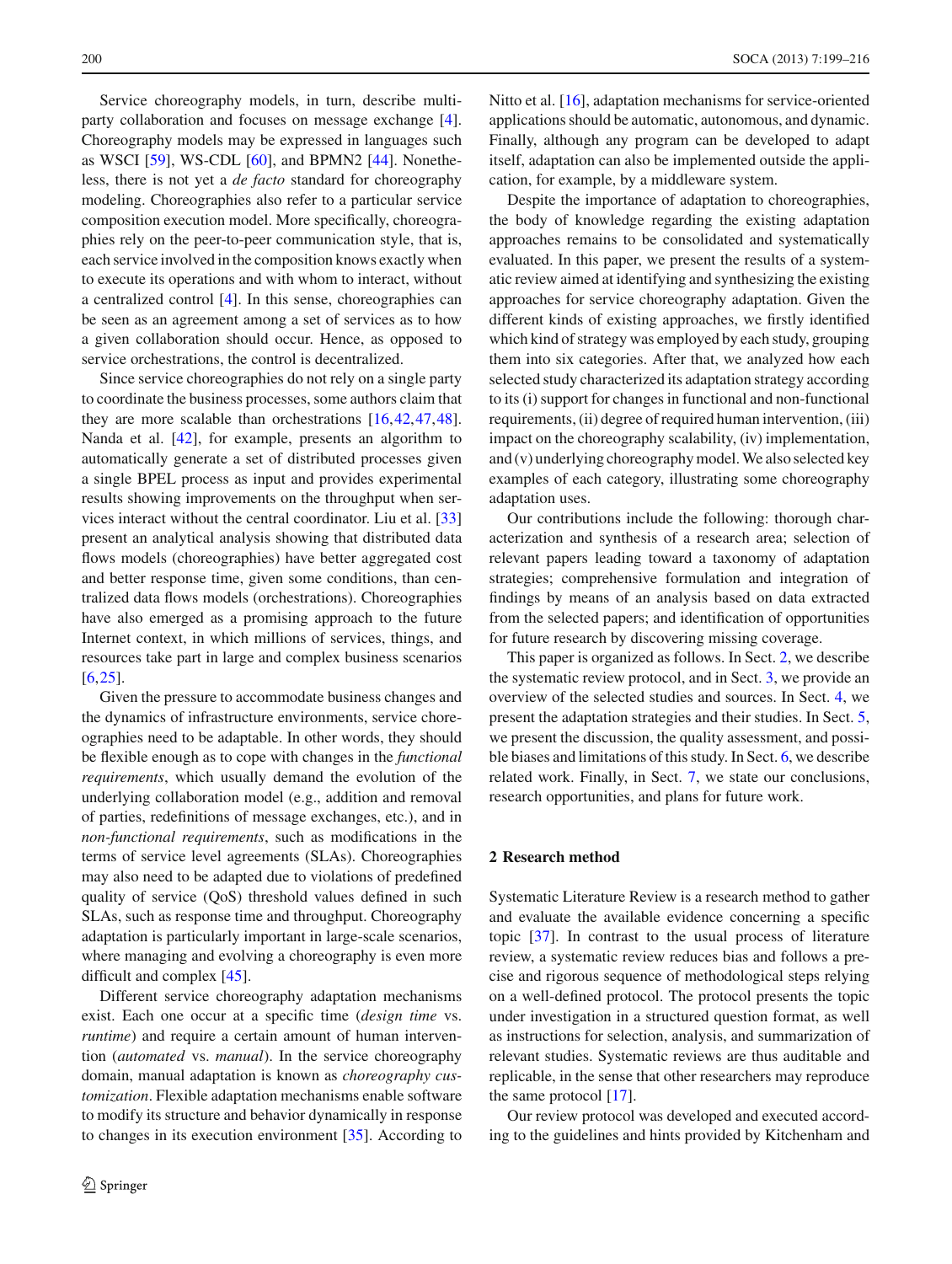Charters [\[29](#page-16-10)[,37](#page-16-9)]. The structure of the protocol was adapted from Dybå [\[17\]](#page-15-3). We were also inspired and supported by previous systematic reviews conducted in Software Engineering [\[5,](#page-15-4)[17](#page-15-3)[,26](#page-16-11)], as well as by previous experiences of our group [\[54](#page-16-12)]. A detailed version of our protocol is available at [http://ccsl.ime.usp.br/baile/files/systematic\\_review\\_](http://ccsl.ime.usp.br/baile/files/systematic_review_protocol.pdf) [protocol.pdf.](http://ccsl.ime.usp.br/baile/files/systematic_review_protocol.pdf)

## 2.1 Research questions

As described in the Introduction, our research questions were as follows:

**RQ1**: What strategy each selected study uses to deal with service choreography adaptation?

**RQ2**: How each selected study characterizes its adaptation strategy according to the following aspects?

(i) *Target*: Does the adaptation support functional or nonfunctional requirements changes?

(ii) *Required intervention degree*: Is the adaptation automatically performed? Or is human intervention necessary?

(iii) *Scalability impact*: Is the strategy impact on choreography scalability discussed? Is such discussion informal or does it contain formal proofs/experiments?

(iv) *Implementations*: Is the strategy implemented by a tool or prototype? Is the implementation available for download? If so, is it open-source software?

(v) *Underlying models*: Which choreography models, representations, or standards (WS-CDL, WSCI, BPMN, etc.) are used in the strategy?

#### 2.2 Data sources

We performed automated searches with query string on the following scientific sources: IEEE Xplore, ACM Digital Library, CiteSeerX, SciVerse Scopus, SpringerLink, and Web of Science/ISI Web of Knowledge, which are common sources used in systematic reviews on computer science areas and give a reasonable confidence of covering relevant publications [\[23](#page-16-13)]. Additionally, we searched Google Scholar and manually explored the following publications and conferences: JISA (Journal of Internet Services and Applications), IJWSP (International Journal of Web Services Practices), and ZEUS 2011 (Services und ihre Komposition). The manual search did not provide any relevant study according to the established criteria (Sect. [2.4\)](#page-2-0).

## 2.3 Query string

Searches were performed using a query string considering the papers' titles and abstracts (\* stands for the wild card). Two concept groups with synonyms connected with OR operators form the base query: one for choreography and the other for adaptation. Since both concepts must appear on the papers,

the groups were linked with an AND operator. Entries containing the plural forms of the concepts (e.g., "choreographies") were included in the search results. The base query, which is adapted to each data source syntax, is the following:

```
("choreography" OR
   "decentralized composition" OR
   "decentralized service composition" OR
   "distributed composition" OR
   "distributed service composition" OR
   "decentralized interacting services"
AND
  (custom* OR adapt* OR reconfig* OR
   self-config* OR auto-config* OR "self-healing"
  \lambda
```
#### <span id="page-2-0"></span>2.4 Inclusion and exclusion criteria

To be included, papers should propose or discuss a strategy for choreographies adaptation. Therefore, we have excluded works dealing with the following subjects: simple service selection or adaptation, orchestration adaptation, composition synthesis, and conformance checking. Simple service adaptation occurs when a concrete service implementation is dynamically selected without implying any modification in the interaction among services, as, for example, the work of Cavallaro and Di Nitto [\[10\]](#page-15-5). We classified a work as being about orchestration adaptation when adaptation was applied in a composition with clearly one, and only one, coordinator, as occurs in the work of Zeng et al. [\[65\]](#page-17-2).

When the search returned different papers from the same authors, we verified whether they were about distinct topics. If not, we chose the most complete paper. In addition, to be included, papers should be available for download.

Five graduate students and 3 senior researchers executed the paper selection process according to the stages described in Table [1](#page-2-1) (adapted from [\[29\]](#page-16-10)). In the initial stages, we carried out an inclusive approach, that is, for a paper to be selected, it was considered sufficient if at least one of the researchers suggested it. In the last stage, the result was refined through careful paper examination and discussions until there was an agreement among researchers. We executed the protocol

**Table 1** Study selection stages

<span id="page-2-1"></span>

| Stage 1 | Researchers applied the search query to all the sources<br>and gathered the results   |
|---------|---------------------------------------------------------------------------------------|
| Stage 2 | Researchers excluded duplicated and invalid papers                                    |
| Stage 3 | Researchers applied inclusion/exclusion criteria to the<br>papers titles              |
| Stage 4 | Researchers applied inclusion/exclusion criteria to<br>abstracts and conclusions      |
| Stage 5 | When necessary, researchers applied<br>inclusion/exclusion criteria to the whole text |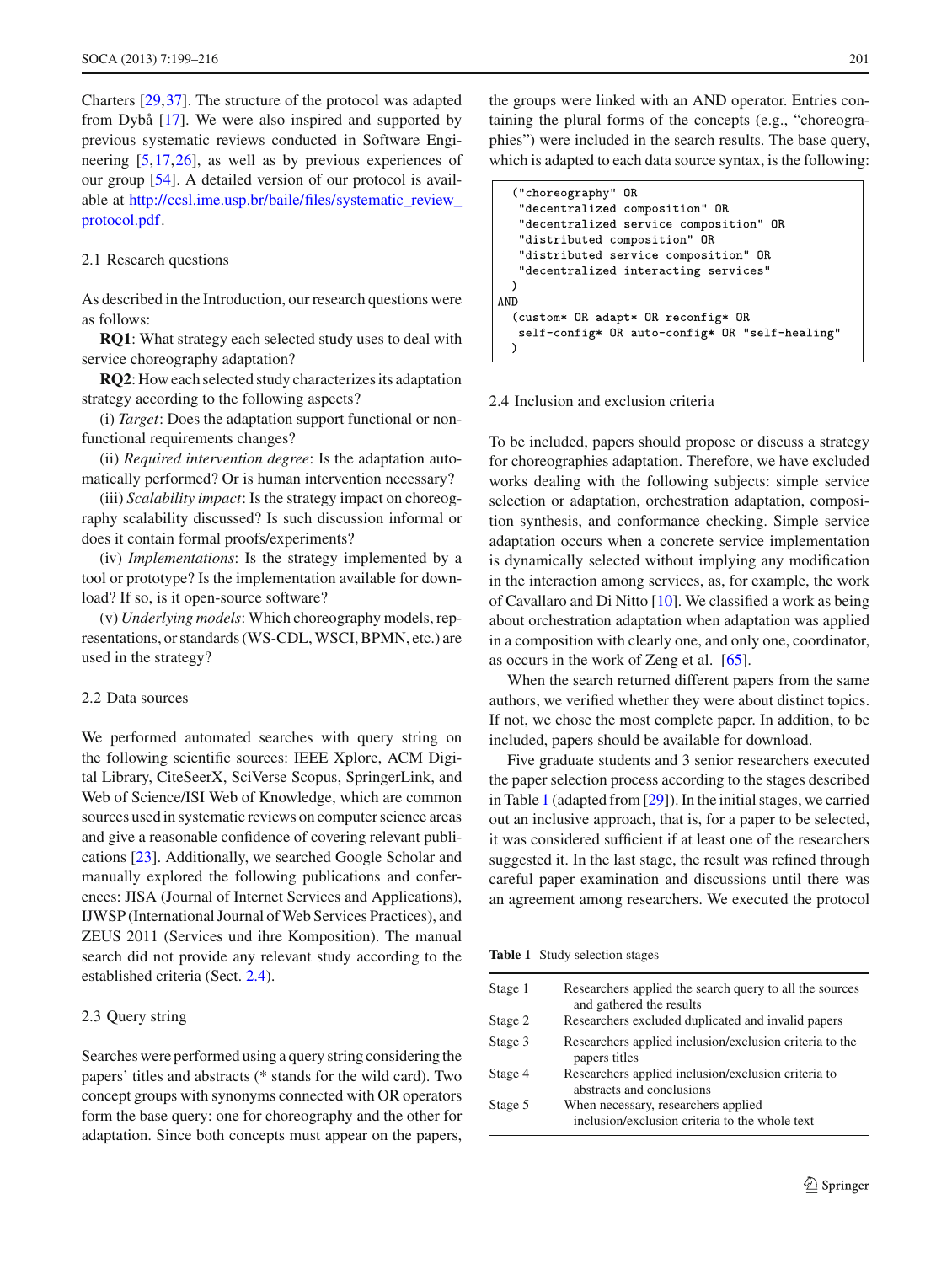in three phases, always with at least two researchers participating. An experienced researcher closely supervised all the process. Two other experienced researchers helped in the protocol definition and in discussing various topics related to this review.

# 2.5 Data extraction

A structured abstract with the following fields was prepared for each primary study: source; paper title; paper type {journal article, conference paper, short conference paper, workshop paper, technical report, PhD thesis}; authors; year; vehicle; paper abstract; research question/issue; choreography adaption strategy description; human intervention degree {manual, automatic, hybrid}; description of the strategy implementation; strategy limitations and drawbacks; study results/conclusion; study assessment; additional notes.

Besides the structured abstracts, we also used spreadsheets to summarize data regarding publication attributes, answers to the research questions, and studies quality assessment. We have also identified whether the described implementations were available for download, and whether it was released as open-source software.

#### 2.6 Protocol evaluation

As suggested by Kitchenham and Charters [\[29](#page-16-10)], before executing the actual systematic review, we evaluated the protocol as follows:

- i. Asking five experts in systematic reviews and/or service choreographies to review the protocol. All observations made by the experts were taken into account. Some of their contributions were as follows: additional synonyms for the keywords, advices on how to perform the synthesis of findings, and advices on the systematic review method in general.
- ii. Doing a pilot study. We carried out a pilot study of the systematic review on a single search engine, namely IEEE Xplore. By executing the protocol on this source iteratively, we expanded the review scope (manual reconfiguration was included), improved query definition, and improved inclusion/exclusion criteria.

# <span id="page-3-0"></span>**3 Characterization of the selected studies**

The execution of the selection process resulted in 24 primary studies on service choreography adaptation. Table [2](#page-3-1) shows the number of papers returned by each source, as well as the number of papers that we selected by applying the inclusion/exclusion criteria. The table also presents the differences between sources in terms of included studies (precision) and coverage level (recall).

## **Table 2** Number of retrieved papers per source

<span id="page-3-1"></span>

| Source              | Query<br>results | <b>Selected</b> | Precision<br>(%) | Recall<br>$(\%)$ |
|---------------------|------------------|-----------------|------------------|------------------|
| ACM digital library | 55               | 13              | 24               | 54               |
| <b>CiteSeerX</b>    | 24               | 3               | 12               | 12               |
| <b>IEEE</b> Xplore  | 54               | 10              | 19               | 42               |
| Google scholar      | 250              | 12              | 5                | 50               |
| SciVerse Scopus     | 130              | 16              | 12               | 67               |
| SpringerLink        | 25               | 1               | 4                | 4                |
| Web of Science      | 78               | 7               | 9                | 29               |

## <span id="page-3-2"></span>**Table 3** Paper type distribution

| Paper type             | Quantity       | Percentage<br>% |
|------------------------|----------------|-----------------|
| Book chapter           | 2              | 8               |
| Workshop paper         | 3              | 12              |
| Short conference paper | 3              | 12              |
| Conference paper       | 14             | 58              |
| Journal paper          | $\overline{c}$ | 8               |
| Total                  | 24             | 100             |
|                        |                |                 |

| Table 4 Distribution of studies per year |  |  |
|------------------------------------------|--|--|
|------------------------------------------|--|--|

<span id="page-3-3"></span>

| Publication<br>year | Quantity       | Percentage<br>$(\%)$ |
|---------------------|----------------|----------------------|
| 2005                | 5              | 21                   |
| 2006                | $\mathfrak{2}$ | 8                    |
| 2007                | $\overline{4}$ | 17                   |
| 2008                | 3              | 12                   |
| 2009                | 3              | 12                   |
| 2010                | $\overline{4}$ | 17                   |
| 2011                | $\mathfrak{2}$ | 8                    |
| 2012                | 1              | 4                    |
| Total               | 24             | 100                  |

The precision of the sources varied from 4 to 24 % and the recall from 4 to 67 %. SciVerse Scopus was the source with more selected studies (16), but with low precision (12 %). Google Scholar presented the highest number of items returned by the query (250), but the precision was just 5 %. Google Scholar coverage level (50 %) was less than the ACMDL one (54 %) that had just 55 results in the query and the highest precision (24 %). To retrieve all the selected studies, it would be necessary to use at least ACMDL, Sci-Verse Scopus, and Google Scholar. Using the two sources with highest precision (ACMDL and IEEExplore), the recall would be 46 % (11 selected studies).

We analyzed what kinds of papers were published in the area (Table [3\)](#page-3-2) and how many studies were published per year (Table [4\)](#page-3-3). Searches in all sources were performed on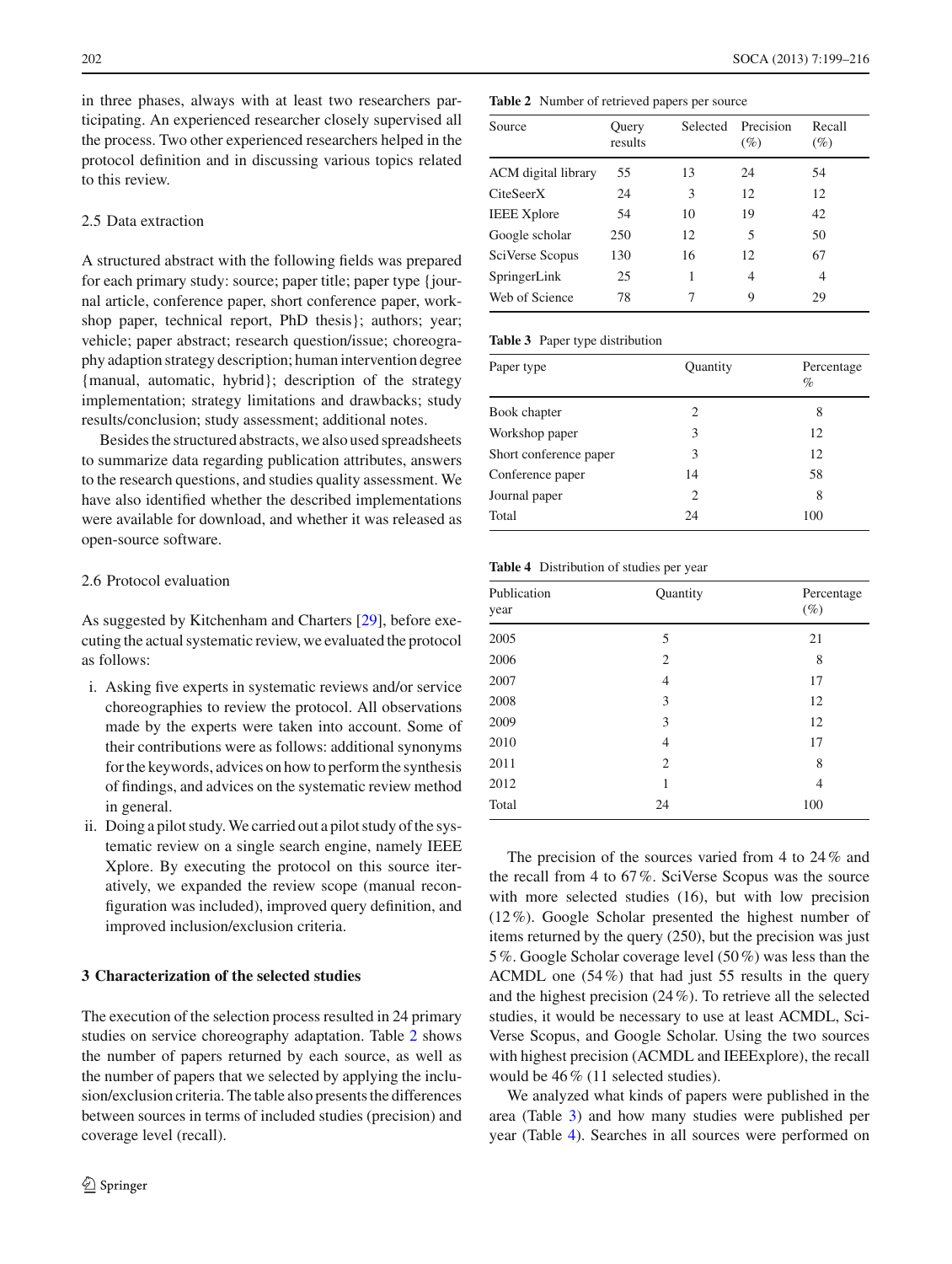**Table 5** Distribution of studies per focus

<span id="page-4-1"></span>

| Category            | Quantity                    | Percentage<br>$(\%)$ |
|---------------------|-----------------------------|----------------------|
| Model-based         | 8                           | 33                   |
| Measurement-based   | 4                           | 17                   |
| Multi-agent systems | 4                           | 17                   |
| Formal methods      | 4                           | 17                   |
| Semantic reasoning  | $\mathcal{D}_{\mathcal{L}}$ | 8                    |
| Proxy layer         | 2                           | 8                    |
| Total               | 24                          | 100                  |

June 2012. As sources usually take some time to index new publications, the actual number of publications in 2012 may be higher.

Most papers were published in conferences (58 %), and we found only two journal papers. The distribution per year does not show a clear tendency.

## <span id="page-4-0"></span>**4 Choreography adaptation strategies**

In this section, we present synthesized data to answer the research questions. We first show the synthesis by choreography adaptation strategy, which answers **RQ1**, and then, we summarize all the studies per adaptation aspect, according to **RQ2**.

We grouped the selected studies into categories according to their focus: model-based, measurement-based, multiagent systems, formal methods, semantic reasoning, and proxy layer. The categories give us a perspective about technologies and techniques involved in the area. As presented in Table [5,](#page-4-1) one-third of the selected studies were grouped into the model-based category and the others are well distributed in the remaining categories.

The next subsections address the systematic review questions by describing each strategy category and the selected studies themselves.

#### 4.1 Model-based approaches

Model-based choreography adaptation strategies are related to model-driven development (MDD) and involve rationalizing about a choreography adaptation at the high-level model instead of the specification and code levels. This strategy is often used to empower business analysts responsible for designing and evolving choreography models, as MDD emphasizes the use of models as the main tool for designing and implementing systems [\[20](#page-16-14)]. This strategy also enables automated transformation from one model to another, offering the potential for automatic transforming of high-level abstract models into running systems [\[36\]](#page-16-15). A

good example of model transformation usage is provided by Mahfouz et al. [\[34\]](#page-16-16), in which models representing the global choreography, local orchestrations, and business requirements evolve in a coordinated way: Updating one model triggers dynamic adaptation in the other models, avoiding inconsistencies among the models. In total, we grouped nine studies [\[8,](#page-15-6)[14](#page-15-7)[,15](#page-15-8)[,20](#page-16-14),[24,](#page-16-17)[34](#page-16-16)[,38](#page-16-18)[,53](#page-16-19)] into this category.

Fabra et al. [\[20\]](#page-16-14) explore the idea of domain-experts embodying domain knowledge into the system through highlevel specifications, as specialized UML notation. The goal is to enable business processes to support adaptation due to unexpected changes, as earthquakes, without any recoding. Usually, orchestration is described as a sequence of exchanged messages, like in the BPEL language, but this work proposes reaching flexible business process development by separating the business process itself (orchestration aspect) from the service interaction protocol (choreography aspect). According to the authors, the choreography aspect is related to IT infrastructure communication, whose changes are time and money expensive. Such orchestration and choreography views are described in UML extended notations and executed by a Petri net platform in an independent but synchronized way. This architecture enables rapid deployment of business process changes in a SOA-based platform, since changes in the orchestration aspect do not affect the choreography aspect.

Cottenier and Elrad [\[14](#page-15-7)] provide a framework for on-demand choreography deployment which reduces conversational and protocol coupling among processes. Conversational coupling is reduced by enabling the initiator partner to choreograph existing reactive processes to build a composite service fitting its requirements. Transactional protocol coupling is reduced by decomposing the collaboration into different layers, each dealing with a specific concern of the application, such as business layer and security layer. This framework is called Executable Choreography Framework (ECF) and introduces a language and platform to enable runtime refinements and composition of processes based on aspect-sensitive processes. These ASPs are process descriptions in which each step is a hook where new actions can be introduced, and each intermediary step is annotated with WSDL. These process descriptions can be refined and composed by third parties, as long as the executable process does not violate the behavioral interface of the ASP. In order to refine the control flow of the choreography, activity diagrams or WS-CDL specifications are translated and partitioned by ECF into several rules, written in an XML-based language called Executable Choreography Language (ECL). Within ECL, several rules specify actions to be performed when a message of interest is intercepted within a target process. ECF-enabled platforms can then interpret ECL rules and deploy the corresponding control and data flow logic, in the native language of the platform.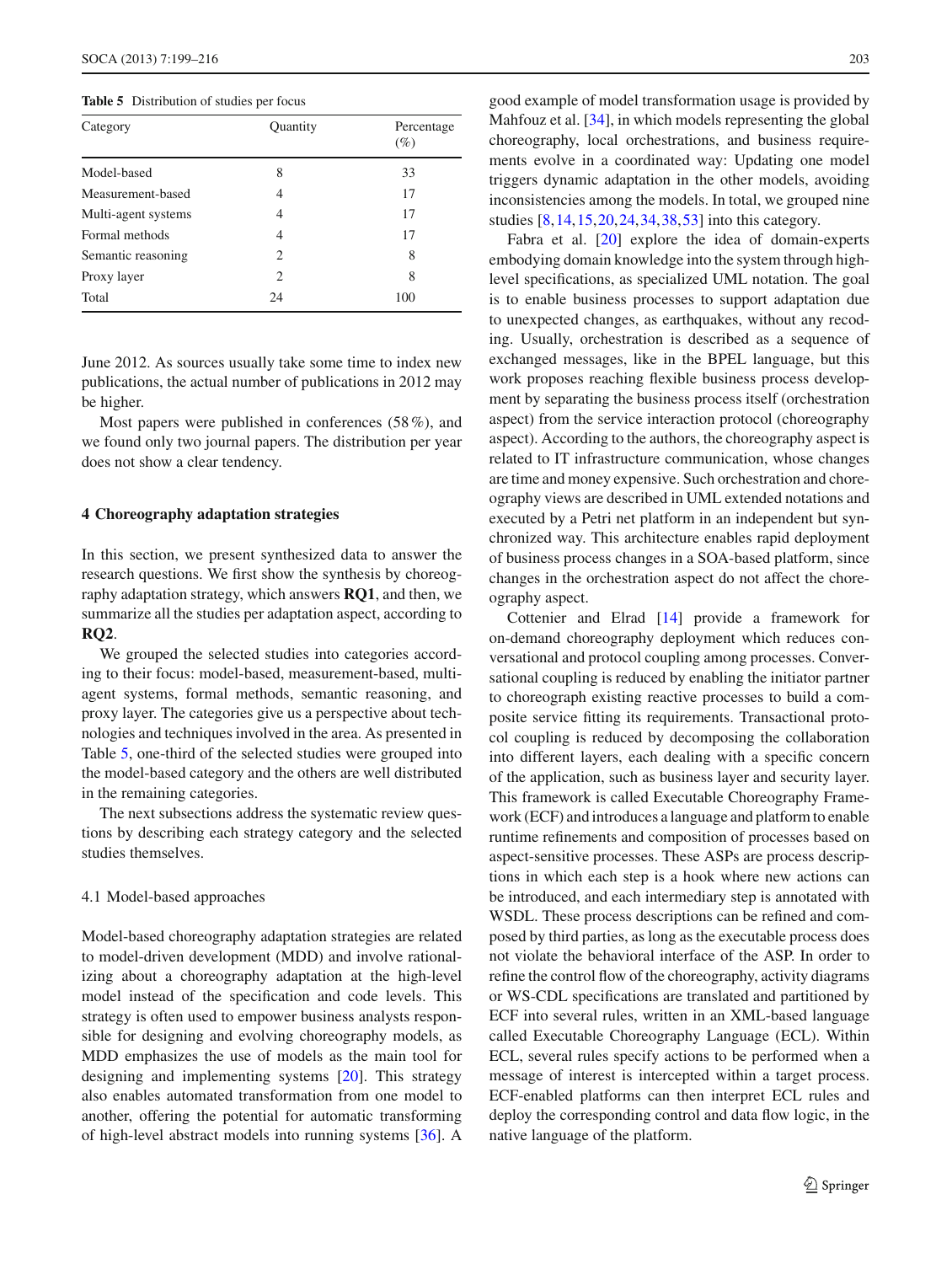Dar et al. [\[15](#page-15-8)] aim to bridge physical and Internet world by exploring service orchestration and choreography undertaking scalability and dinamicity issues of Internet of Things. They claim that in the context of dynamic IoT environments, where a large number of volatile devices and services are available, adaptability becomes a key features, as it allows an application to continuously change itself to satisfy new contexts. Their research challenges are as follows: (i) awareness and adaptability, which is the ability of the system to provide service composition adaptation and context-aware dynamic services; (ii) scalability and re-configurability, or how to design and dynamically compose services related to huge amount of IoT resources; and (iii) dynamicity. To tackle these, they propose a composition in two levels: local orchestrations and global choreography process. Orchestration is used among devices, as only a small number of them are usually attached to a gateway (or sink), therefore, allowing to avoid peer-to-peer interaction among nodes, reducing the complexity of communication and, therefore, making better use of the limited resources this kind of devices have. A choreography is used for the gateways node, allowing parallelism, and reduced message exchange. This choreography will run in a distributed middleware acting as Service Choreography Engine and will be described by BPMN2 notations that are translated into BPEL4Chor code. To provide runtime reconfiguration, they will use SCA-compliant tools, such as FraSCAti on gateways and Contiki operating system for IoT devices. They plan to implement design time reconfiguration in which the user may customize the composition through a graphical user interface, which will generate the models to be translated and deployed on-the-fly.

Stegaru et al. [\[53\]](#page-16-19) propose an adaptable and dynamic interoperability high-level model for service choreographies, incorporating QoS parameters. The author considers that adaptability can be mapped to three interoperability levels: organizational, operational, and technical. At the organizational level, adaptability is viewed as responding positively to changes in business process, and user's requirements, while interoperability as dealing with how these requirements are expressed. At the operational level, interoperability refers to interactions between services, and adaptability is concerned with providing alternatives in response to external context change. Finally, at technical level, interoperability is concerned with the format of message exchange among web services. The business layer encompasses the domain knowledge, as well as QoS requirements and interdependencies among business models that need to interoperate. Their model is extremely generic, and as so, they claim that it can be applied to several different use cases.

Moo-Mena and Drira [\[38](#page-16-18)] handle repair faults at the architectural level, focusing on service duplication and substitution, and define adaptation rules as graph transformations.

The first rule defines the basic actions needed to add a web service to the system. The second rule deals with the addition of connections between web services. The third rule defines the necessary actions to remove elements and any associated connections. Such rules enable developers to understand and to adapt the choreography as a graph model, without the need of understanding how service communication is implemented. The transformation rules could also be invoked by any adaptive software that identifies some evolving requirement.

The study of Mahfouz et al. [\[34](#page-16-16)] specifies a derivation algorithm that generates a choreography description based on requirements defined in the Tropos notation, an agentoriented methodology for software development focused on organizational requirements at various levels of abstraction. Tropos models capture goals of participants in the interaction, mutual dependencies that motivate them to interact, and activities they undertake to achieve their goals, including physical activities. The adaptation algorithm uses the requirements' description to infer constraints on message exchange, which can result in automatically adding, removing, or reordering message exchanges.

Hiel et al. [\[24\]](#page-16-17) make service orchestrations adaptive to choreography changes based on a model in which developers specify what should be achieved by which partner rather than how this should be reached. Adaptability is enabled through more flexible service compositions, for which developers specify only key information to be exchanged in the choreography. The adaptation is performed by scripts interacting with a manageable orchestrator using three techniques: remapping, reordering, and recomposition. Remapping ensures consistence between objectives and messages. Reordering defines alternative message orders if necessary. Finally, recomposition checks whether there are alternative service configurations that can solve a conformance problem.

Bræk et al. [\[8\]](#page-15-6) have wrote a book chapter that addresses concepts and methods to support dynamic service compositions. Service interactions are modeled with UML and associated with their executing environment, called situations. The adaptation strategy uses a policy-driven mechanism to react to situations and to select the services to be used within a composition, also considering user preferences.

Although sometimes choreographies and orchestrations are seen as excluding approaches, some works in the modelbased category endorse that they are actually different views of service composition, as posed by Poulin [\[48\]](#page-16-4). Fabra et al. [\[20](#page-16-14)] define orchestrations as the business processes workflows of each party and choreography as the description of the stable interactions among services. They separate and coordinate these aspects in runtime by using two interacting engines: a workflow engine for orchestration and a protocol engine for choreography. Moreover, Hiel et al. [\[24](#page-16-17)] define choreography as a contract to which business partners should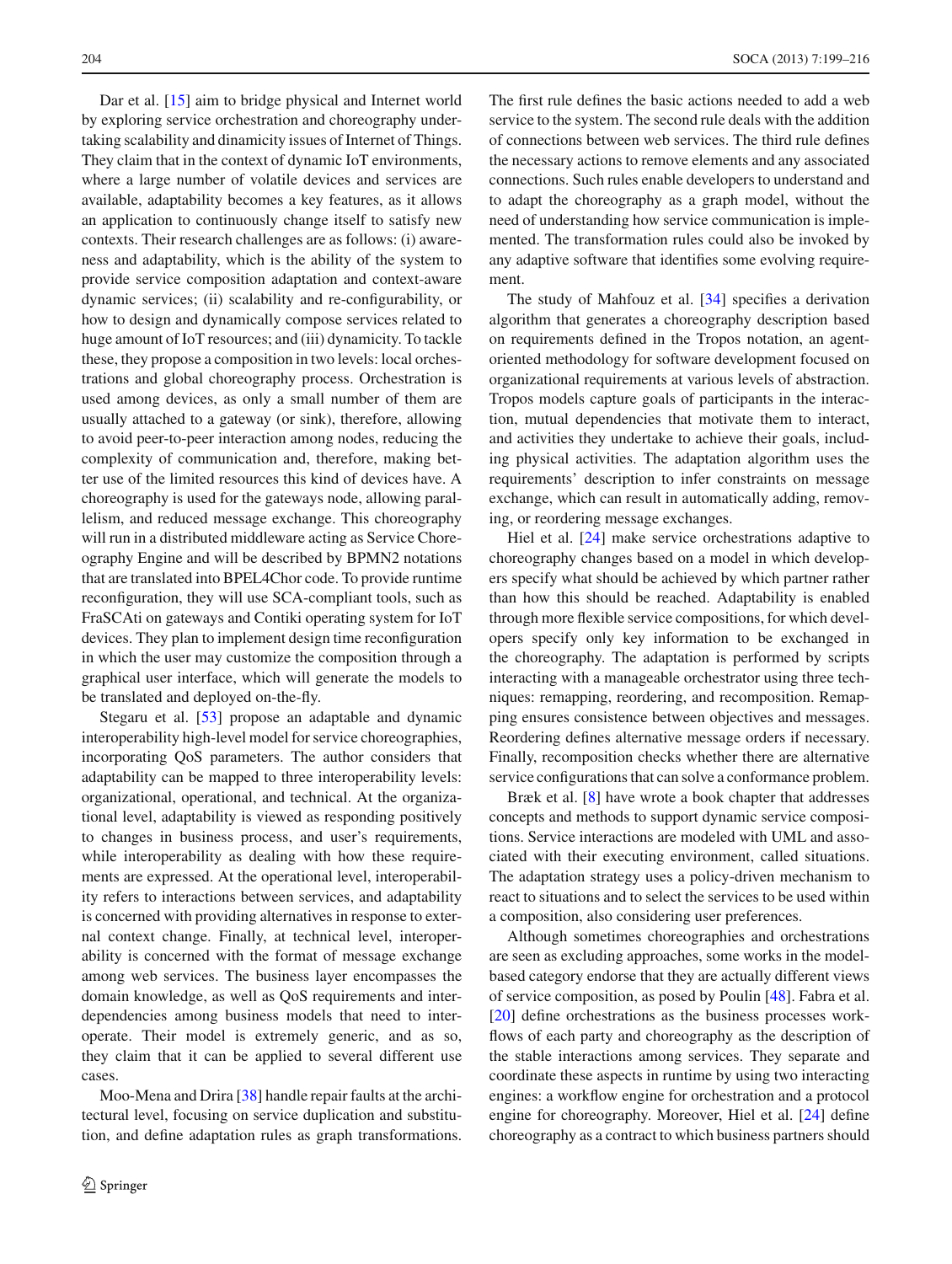adhere and as a (global) perspective to assist developers in creating inter-organizational processes.

Regarding **RQ2**, the studies focusing on model-based approaches cover the following:

*Target:* All the studies found within this category handled functional requirements (embodied domain knowledge and requirements description). Three studies  $[8,14,53]$  $[8,14,53]$  $[8,14,53]$  $[8,14,53]$  dealt also with non-functional requirements.

*Required intervention degree:* Dar et al. [\[15\]](#page-15-8) consider both automatic and human intervention, whereas Mahfouz et al. [\[34](#page-16-16)] and Moo-Mena and Drira [\[38](#page-16-18)] consider only manual adaptation. All the others deal only with automated adaptation.

*Scalability impact*: Only the work of Dar et al. [\[15](#page-15-8)] considers scalability issues. The authors identify scalability as a issue to be tackled in the very large-scale Internet of Things context. They also declare that their system is going to be tested with a huge number of composed resources. However, the solution to the scalability issue is presented as ongoing work, and the authors do not show possible ways to handle it.

*Implementations:* Two following were found: the choreography customization framework [\[34\]](#page-16-16), which implements a derivation algorithm; the DENEB [\[20](#page-16-14)], an ESB (enterprise service bus) based on Petri nets that executes both choreographies and orchestrations; and the Executable Choreography Framework [\[14\]](#page-15-7), which uses Aspect-Based Processes and an XML-based language to provide runtime refinement and composition.

*Underlying models*: identified notations in this category were UML [\[20](#page-16-14)[,38](#page-16-18)]; ACDL [\[34](#page-16-16)], which is based on WS-CDL; Aspect-Sensitive Process, WS-CDL and the XML-based ECL [\[14\]](#page-15-7); BPMN2, BPEL and BPEL4Chor [\[15\]](#page-15-8); and a graphical model provided by the OperA tool [\[24\]](#page-16-17), which enables developers to specify choreographies at a high level of abstraction. It is worth to note that every study in this category has clearly defined an underlying choreography model, except for Stegaru et al. [\[53](#page-16-19)].

#### 4.2 Measurement-based approaches

Measurement-based adaptation is triggered when a given threshold is violated by the choreography, and the recomposition is calculated to avoid this violation. This strategy is often used to ensure system invariants, mainly quality of service (QoS) parameters. For example, in Colman et al. [\[12](#page-15-9)], library managers are interested in monitoring *terms-of-trade* to buy books from supplier services. Such terms-of-trade include cost, delivery time, supplier reputation, etc., which are QoS parameters for this application. Considering all these variables, a broker service chooses a supplier service. Since different suppliers may present different interaction patterns,

the broker is able to dynamically change its interaction behavior to adapt to the chosen supplier service.

An important piece of the measurement-based approach is the "monitor," which holds a global view [\[19](#page-16-20)] of the system and is responsible for triggering the adaptation when some invariant is violated or a service fault occurs. Such violations can also be continuously predicted by the monitor [\[63](#page-17-3)], which can be achieved by the utility functions usage [\[46](#page-16-21)]. The monitor can also play an active role, holding the behavioral and recovery policies that enable the choreography to be reconfigured  $[18]$ . To avoid having the monitor as a single point of failure, Ezenwoye et al. [\[18](#page-15-10)] state that multiple monitors could be used. In Colman et al. [\[12](#page-15-9)], the monitor is referred to as "adaptive application-specific middleware" and is responsible for setting non-functional requirements and measuring QoS. To deal with functional requirements, monitors may track exchanged messages and try to detect unexpected content [\[19\]](#page-16-20). A weakness of the measurement-based approach is that retrieving the global state in distributed systems is not a trivial task: a peer state can change just after the old state is sent to the monitor, and synchronizing distributed monitors presents similar challenges. In this category, we counted five studies [\[12](#page-15-9),[18,](#page-15-10)[46](#page-16-21)[,63](#page-17-3)].

Paspallis and Papadopoulos [\[46](#page-16-21)] strategy performs continuous evaluation and selection of a composition that maximizes the utility function, which is a quantifiable measure of service quality. The authors suggest two kinds of reasoning: proactive and reactive. Proactive reasoning is more likely to achieve faster and more accurate results and requires all context data to be communicated as soon as it becomes available. In contrast, reactive adaptation reasoning is better in terms of resource consumption, as it defers the communication of such contextual data until they are actually needed. The authors also argue that the proposed strategy provides additional benefits such as robustness, agility, and scalability, but without explicit evaluation of these aspects.

Yang et al. [\[63](#page-17-3)] propose a strategy to achieve global optimization in decentralized service composition by periodically predicting QoS. Prediction is based on a semi-Markov probabilistic model, using the "EX-QoS model," which extends the traditional QoS by considering the relation of data transmission between services. The process of reselection, based on a heuristic algorithm, is triggered when a service is predicted to become unavailable. Such prediction strategy does not affect the runtime performance, since when invocation happens, the reselection has been already done. Simulation experiments were performed to test: (i) the effectiveness of the proposed performance predicting approach based on the semi-Markov model; (ii) the performance of the heuristic algorithm for finding replacement; and (iii) the effectiveness of the EX-QoS model. All the experiments resulted in favor of the authors' proposals.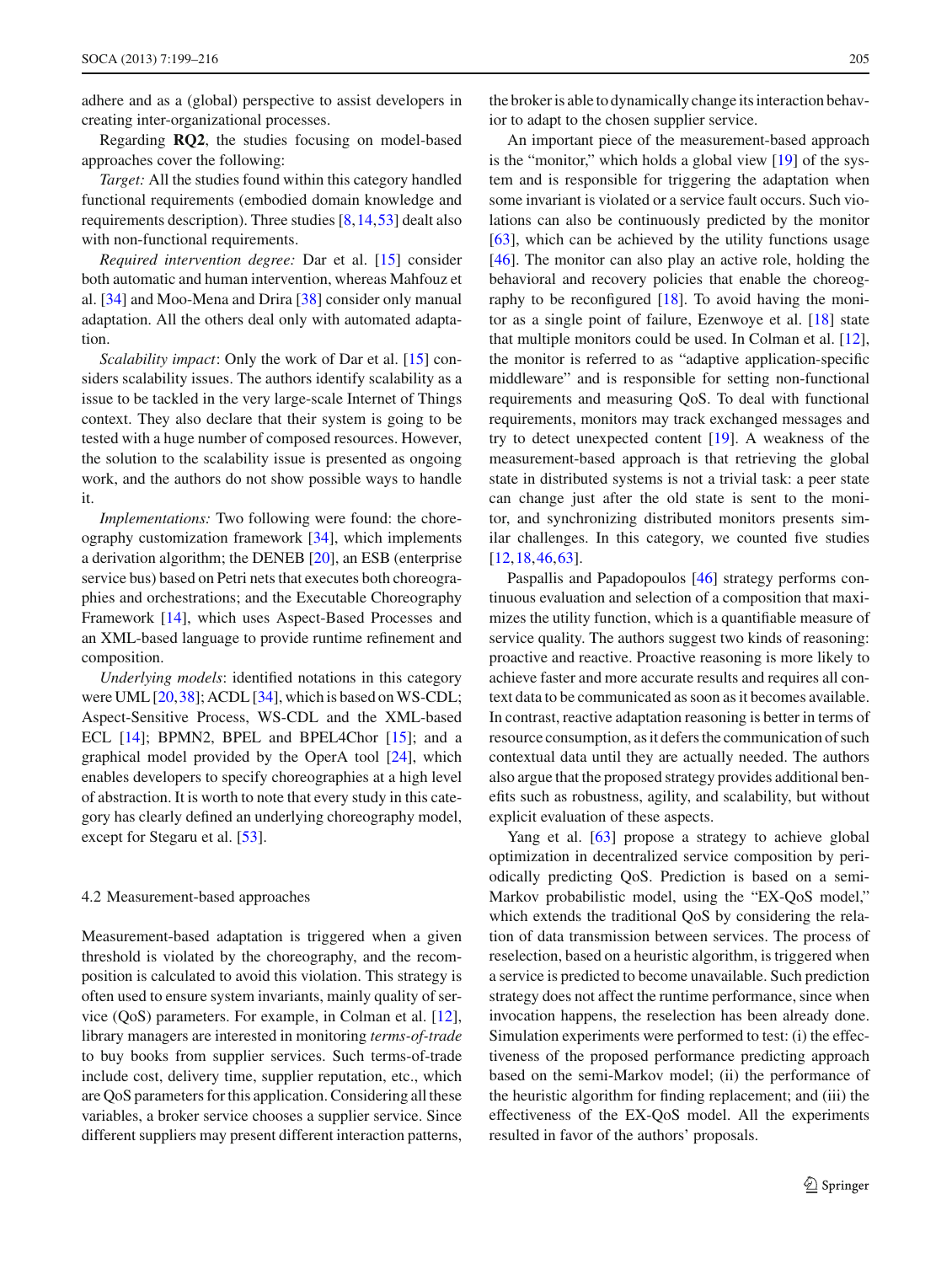Ezenwoye et al. [\[18](#page-15-10)] identify the requirements for dynamic reconfiguration of data-intensive service compositions and poses a reconfiguration strategy based on the monitoring approach, and in a hybrid composition model, combining the positive attributes of orchestration (easy management) and choreography (efficient data flow and scalability). The monitoring is based on a WS-CDL-derived model that represents the global view of the service interaction. WS-CDL is extended by introducing redundancy and other constructions (fault-tolerance pattern). By analyzing the model, the monitor detects failed executions, checks for violations of desired invariants, detects deadlocks, and computes global quantities such as cost. When the monitor detects some of these behaviors, an adaptive action is triggered according to specified recovery policies.

Finally, Colman et al. [\[12](#page-15-9)] introduces adaptive runtime role structures that enable services to be composed and autonomously reconfigured. Dynamic contracts control interactions between services by setting and measuring nonfunctional requirements for these interactions. The paper describes a middleware that can adapt services in two ways: regulation and reconfiguration. Regulation involves setting non-functional requirements in the contracts. Reconfiguration involves changing role structure by creating or destroying roles and contracts, or swapping services. Changes to non-functional requirements, computed as utility function objects, can only be triggered by means of the management interface, available either from another composition or by a supervisory control program.

The category aspects regarding **RQ2** are as follows:

*Target:* Only Ezenwoy et al. [\[18\]](#page-15-10) concern functional requirements; two out of five studies concern non-functional requirements [\[46,](#page-16-21)[63\]](#page-17-3), and only one concerns both requirements at the same time [\[12](#page-15-9)].

*Required intervention degree:* Three studies [\[12](#page-15-9),[46,](#page-16-21)[63\]](#page-17-3) were classified as performing automated adaptations, while one study [\[18](#page-15-10)] was classified as presenting a hybrid approach.

*Scalability impact:* Paspallis and Papadopoulos [\[46](#page-16-21)] claim to achieve scalability through the use of utility functions; however, being a short paper, scalability is not further addressed. Yang et al. [\[63\]](#page-17-3) have the only work that performs experimental validation of scalability and do it simulating the dynamic creation of multiple scenarios, varying the amount of service roles and services for each role.

*Implementations:* The study of Paspallis and Papadopoulos [\[46\]](#page-16-21) presents an extension of the MADAM middleware, which is a platform to support adaptive behavior in mobile applications. The MADAM middleware source code is avail-able on the project website<sup>[1](#page-7-0)</sup> under the GPL license. Yang et al. [\[63](#page-17-3)] do not clearly provide an implementation in their work, but the performed experiments suggest the existence of some. Colman et al. [\[12](#page-15-9)] introduce "adaptive applicationspecific middleware composites," built by using the ROAD framework, which enables services to be composed and autonomously reconfigured.

*Underlying models*: We have identified no underlying models in this category. However, another paper from Ezenwoye and Tang [\[19](#page-16-20)] uses WS-CDL. Such paper is a simplified version from the Ezenwoye's selected study.

#### 4.3 Multi-agent-based approaches

Multi-agent systems (MAS) are systems in which programs called "agents" interact with each other, achieving a set of goals or accomplishing tasks [\[32](#page-16-22)]. Each agent has autonomy to use the most appropriate approach to solve its particular problem, and coordination is necessary only when interdependencies arise [\[56\]](#page-16-23). Agents can also learn, self-analyze, and adjust their own behavior according to the environment, even with partial knowledge about the whole context. Agents are often implemented with artificial intelligence techniques, such as execution plans [\[64](#page-17-4)], and the BDI (beliefs, desires, and intentions) model [\[40](#page-16-24)]. In the service choreography context, agents can also be used to recover from interaction failures based on declarative policy specifications [\[7\]](#page-15-11).

The strategy presented by Yau et al. [\[64](#page-17-4)], for example, is based on agents that exchange information to produce and execute mission plans. In this scenario, agents may dynamically invoke mission planners to retrieve execution plans that specify how to coordinate invocations to other services. Such execution plans may be recalculated during their execution if context properties are violated. In the provided example, the execution plan is a rescue plan involving different ships and a helicopter. Each ship and the helicopter are coordinated by different agents. The context property is the number of life-threatening injuries.

Although the multi-agents collaborative behavior seems to be well suited to the distributed coordination paradigm, some authors, such as Fernandez-Llatas et al. [\[21](#page-16-25)], claim that multi-agent approaches may suffer from performance issues.

Four studies explicitly use a multi-agent system to dynamically adapt web service choreographies [\[7](#page-15-11),[40,](#page-16-24)[62,](#page-17-5)[64\]](#page-17-4).

Xu et al. [\[62](#page-17-5)] propose a framework for dynamic service composition that relies on Spi calculus, which is an extension of  $\pi$ -calculus especially designed for the description and analysis of cryptographic protocols [\[1\]](#page-15-12). In particular, the framework defines four roles that the agents can play and formally describes how the interaction between such roles takes place using Spi calculus. The framework is then applied by "agentifying" choreography services and making the agent roles exchangeable. Although no detailed empirical evidence is given, the authors claim that such exchange can improve

<span id="page-7-0"></span><sup>1</sup> [http://www.intermedia.uio.no/display/madam.](http://www.intermedia.uio.no/display/madam)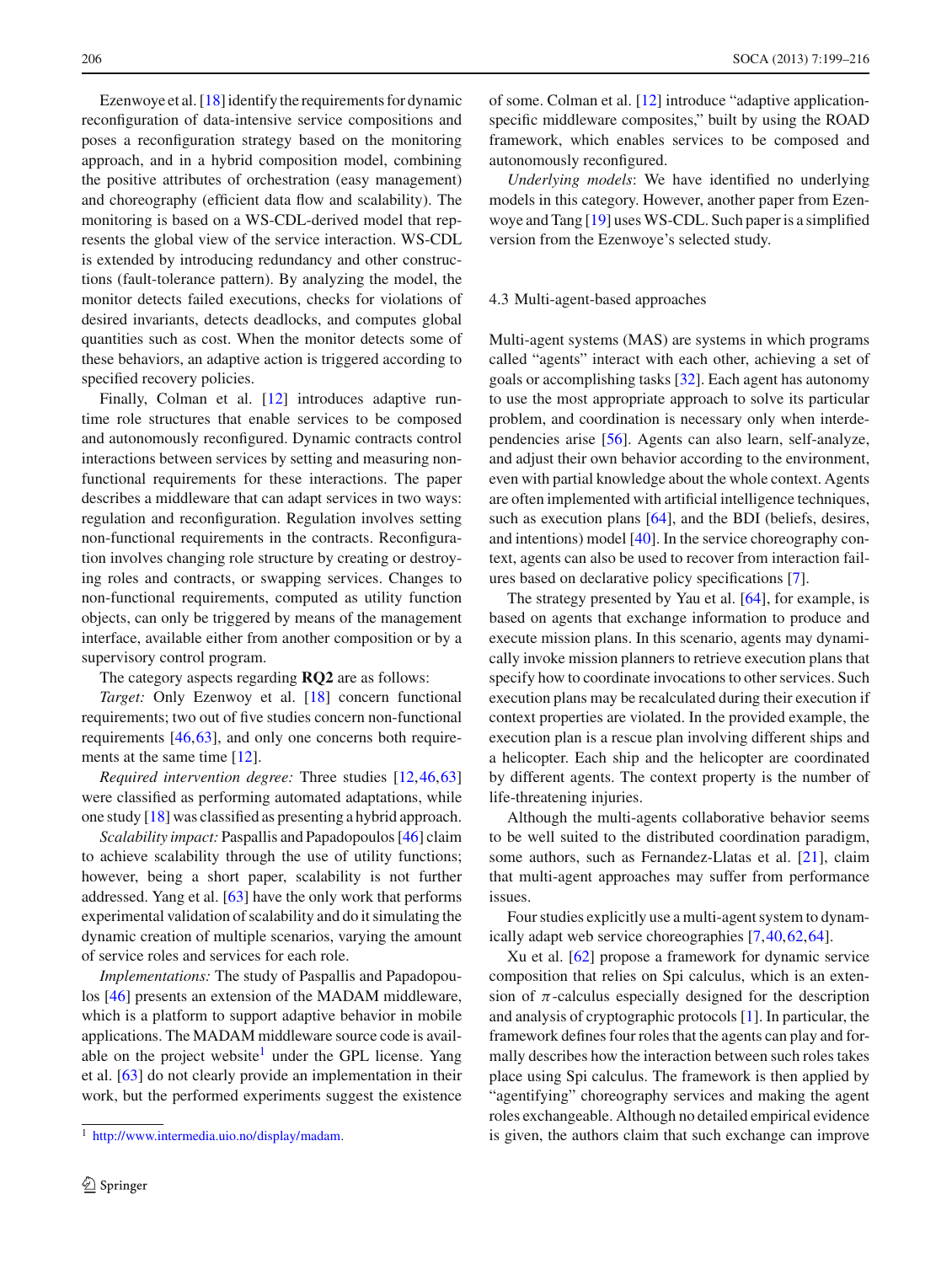robustness, adaptability, and reliability of web services composition.

Morreale et al. [\[40](#page-16-24)] argue that current web service technology does not meet the real business needs. It says that instead of using each other, companies create collaborative relationships, with interactions respecting the identity and autonomy of each party. To support such interactions, web services must be more flexible, focusing on message and conversations instead of invocations. Aiming at providing such flexible system, they define a software component that enables agents to dynamically establish conversations with other agents without any specific interaction protocol. Their interactions are defined by an extended WS-CDL notation, which can be set at design time or runtime, thus allowing agents to take part in conversations previously unknown to them. Such component is included in the PRACTIONIST framework [\[39\]](#page-16-26), which aims to support the implementation of agent systems according to the BDI model. The framework also provides each agent with a choreography engine, which is able to parse and execute the extended WS-CDL files. The authors state that defining shared choreographies for specific conversations could support the collaborative attitude and the adaptive behavior within agent societies, especially in open and dynamic environments.

Blanchet et al. [\[7](#page-15-11)] investigate how to avoid workflow failures that result from out-of-sync distributed workflow models maintained by different organizations. In particular, the authors tackle problems that are detectable through certain types of conversation errors. The authors propose an approach that defines an agent layer, which wraps each web service, operating with a conversation layer that defines normative message exchange based on the underlying workflow model. Deviations from this normative message exchange trigger a conversation error, which is regarded by both agents as a symptom of mismatching workflows. The agents consult policies to resolve which model is to be used as the correct one and then restart their interaction.

Xu et al. [\[62](#page-17-5)] propose a model for situation-awareness (SAW) requirements in service-based systems. SAW refers to the capability of being aware of situations and adapting the system's behavior accordingly. In addition, the authors develop agents to incorporate SAW and adaptive coordination in service-based systems. The approach assumes the existence of a mission planner (MP), which is a component that accepts goals specified by the users and generates execution plans based on available services and current situation. In turn, SAW agents are mainly responsible for situation analysis (monitoring) and coordination of services. In summary, SAW agents are able to adaptively coordinate services in execution plans as follows: (i) At each step of execution, SAW agents check whether all the dependencies are satisfied; (ii) if the dependency on a situation is not satisfied, SAW agents check whether the step can be undone; (iii) if the step is

undoable, SAW agents first undo the step and then search for an alternative service; (iv) if an alternative service is found, SAW agents resume the execution using the alternative service; otherwise, SAW agents notify MP to do the replanning to find an alternative workflow.

The category aspects regarding **RQ2** are as follows:

*Target:* The studies of Morreale et al. [\[40](#page-16-24)] and Blanchet et al. [\[7](#page-15-11)] deal with functional requirements. The studies of Xu et al. [\[62\]](#page-17-5) and Yau et al. [\[64](#page-17-4)] handle both functional and non-functional requirements. Xu et al. [\[62](#page-17-5)] are the only authors that consider security issues.

*Required intervention degree:* All studies of this category deal with automated adaptation.

*Scalability impact:* No studies in this category showed concerns with scalability.

*Implementations:* We have found the security-aware CSMWC, based on Spi calculus [\[62\]](#page-17-5), in which agents retrieve requirements, search for services fulfilling these requirements, and perform the adaptation when necessary; the PRACTIONIST framework, $2$  released under the LGPL license and based on BDI techniques [\[40](#page-16-24)], in which the message exchange sequence is abstracted to the user, and handled by the agents; and the Workflow Reconfiguration with Agentand BPEL-Based Intercommunication Technology (WRAB-BIT) [\[7](#page-15-11)], which recognizes conversation errors and supports dynamic adjustment of workflow scripts to avoid such errors.

*Underlying models*: multi-agents adaptation strategies employed WS-CDL [\[40\]](#page-16-24) and Spi calculus [\[62\]](#page-17-5) as underlying models.

#### 4.4 Formal method-based approaches

This category encompasses adaptation strategies that rely on either process calculus or finite state machine models. Process calculus is a diverse family of related approaches to formally model concurrent systems. Process calculi support high-level description of interactions, communications, and synchronizations among independent agents or processes [\[3](#page-15-13)]. Process calculi also provide algebraic laws that enable process descriptions to be manipulated and analyzed, and enable formal reasoning about equivalences between processes. Regarding service choreography, such techniques are used to check the realizability of a choreography and the automatic generation of prototypes [\[51](#page-16-27)].

Leading examples of process calculi include CSP, ACP, LOTOS,  $\pi$ -calculus (pi-calculus), and CCS process algebra. Depending on the process calculus employed, it is also possible to derive finite state machines [\[50](#page-16-28)], finite state processes (FSPs), or labeled transitions systems (LTSs) from the formal models  $[51]$ .

<span id="page-8-0"></span><sup>2</sup> [http://www.practionist.org.](http://www.practionist.org)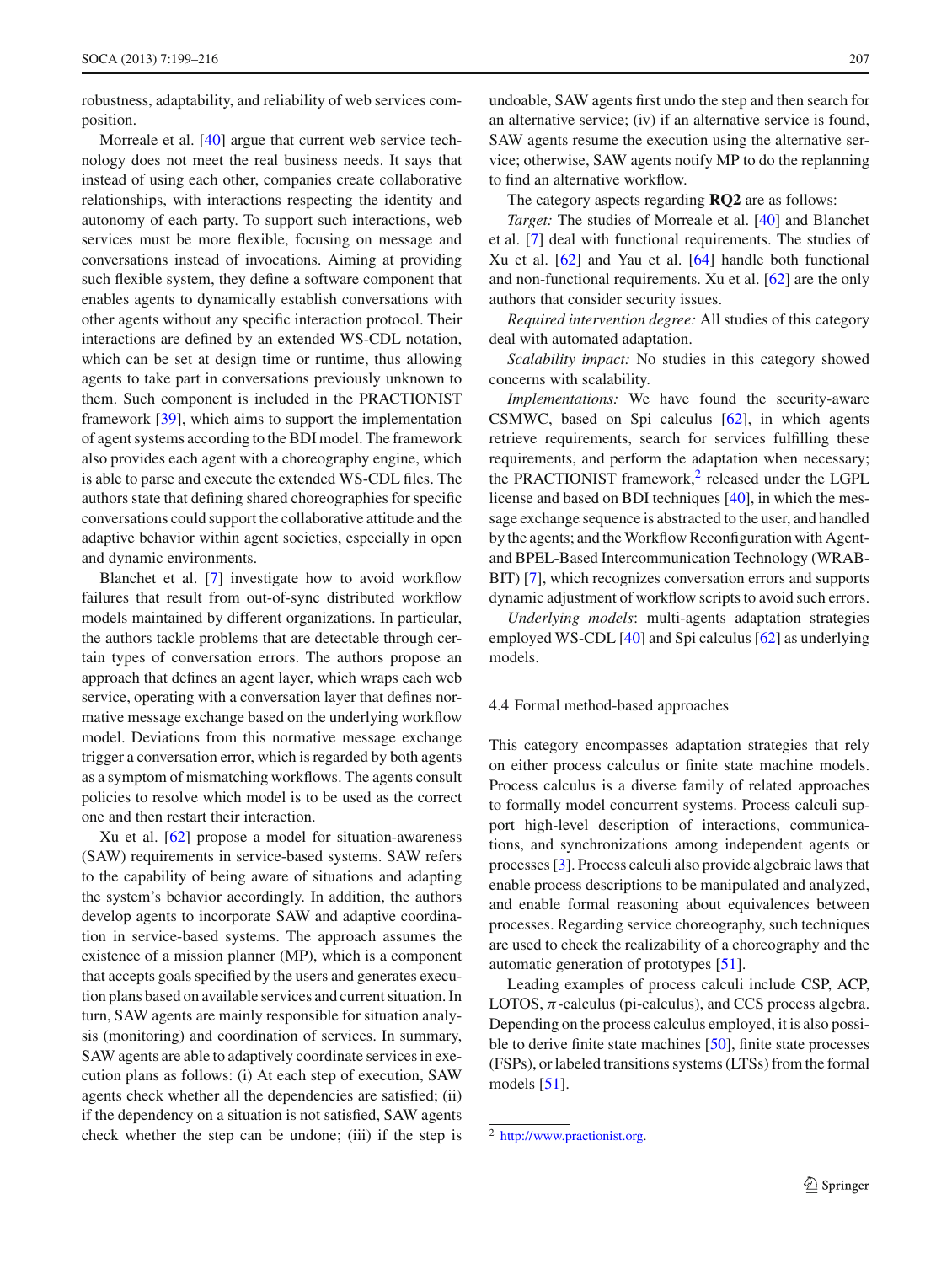Using FSP and LTS representations, Roohi et al. [\[51](#page-16-27)] provide peer generation, realizability check, and configuration check to a simple choreography: A broker service buys metal from a market service through an auction system, and a board service publishes the auction result.

Adaptations strategies are usually implemented by means of a formalization of choreography definition or their requirements [\[27\]](#page-16-29) in a process calculus notation. We found five studies in this category  $[27,50,51,61]$  $[27,50,51,61]$  $[27,50,51,61]$  $[27,50,51,61]$  $[27,50,51,61]$ .

Roohi et al. [\[51\]](#page-16-27) propose an encoding of Chor (simplified version of WS-CDL) into the FSP process algebra. From such encoding, the authors investigate whether a set of peers can be generated to realize a choreography. Furthermore, the authors propose a method to check the reconfigurability of a choreography. The reconfiguration check receives as input two choreographies  $C_I$  and  $C_R$  written in Chor, where  $C_I$ stands for the initial choreography and  $C_R$  stands for the reconfigured one. A trace, containing the interactions history of a current enactment, is obtained from  $C_I$ . If the trace can be reenacted in the peers generated from  $C_R$ , then  $C_R$  is accepted, which means that the actions that took place before the reconfiguration can be reproduced in the new choreography. Finally, the authors propose a reconfiguration strategy in which actual peers matching abstract descriptions (LTSs) derived from  $C_R$  are taken from databases of peers (e.g., UDDI), instantiated, and executed according to the history stored in the trace.

Wombacher [\[61\]](#page-17-6) claims that business critical information is maintained in the orchestration and not shared with choreography partners. However, changes in the choreography level may require other services to adapt their choreographies and orchestrations, and therefore, there needs to be integration of changes in choreography level into existing orchestrations. The procedure proposed by Wombacher uses annotated finite state automata (aFSA) to represent choreographies and nested word automata (NWA) to represent BPEL orchestrations. Together with a set of axioms and invariants, it is possible to superimpose a semantic representation of the orchestration. The approach is able to propagate: subtractive changes (removing message sequences) and additive changes (adding message sequences), derived using the DYCHOR [\[50](#page-16-28)] method, and adapts the resulting NWA to conform with BPEL language. The method outputs a set of change recommendations to be evaluated by the developer, and if approved will generate to a new BPEL.

Jureta et al. [\[27\]](#page-16-29) state that the openness and adaptability of service-oriented systems influence the way in, and degrees to, which initial functional and non-functional requirements are satisfied at runtime. The authors argue that, to remain relevant after deployment, initial requirements specification ought to be continually updated. The authors call "Client RE" the requirements engineering (RE) devoted to quality parameters and constraints guiding service composition. Client

RE assumes a coordination mechanism that is defined, and guided, by constraints to be followed and quality parameters to optimize (e.g., QoS, execution time, service reputation). In order to assist existing RE methods in dealing with Client RE, the authors propose the Dynamic Requirements Adaptation Method (DRAM). DRAM relies on updated rules that automatically (or with limited human involvement) change the initial requirements specification according to quality parameters, their values, and constraints on inputs and outputs characterizing the services composed at runtime to satisfy service requests. The strategy main limitation regards the lack of automated means for defining or facilitating the definition of updated rules. In summary, instead of describing how a choreography should be adapted, the work discusses how an initial choreography specification (along with quality attributes) could be kept updated in the face of runtime changes.

Rinderle et al. [\[50\]](#page-16-28) present an approach to support the controlled evolution of business process choreographies. Partners involved in a choreography often exchange messages via their public processes, which can be considered as special views of their private processes (orchestrations). Therefore, the authors discuss how changes in a private process may affect the public process of its own enterprise and how they can possibly propagate to other partners. To be able to determine whether a change needs to be adequately propagated, the authors introduce a formal model based on annotated finite state automata (aFSA). It checks whether a change adds message sequences to the public process automation or remove message sequences from it. Then, it indicates whether a change causes effects on partners' processes by checking the consistency between the public processes of two organizations. In order to check whether two public processes are consistent, the two respective aFSAs are intersected. Due to the autonomy of the partners and due to privacy of business decisions, an automatic adaptation on partner's private process is not desired, but the proposed framework assists the user in correctly accomplishing this task by suggesting adaptations.

The category aspects regarding **RQ2** are as follows:

*Target*: All the studies of this strategy category deal with functional requirements, but Roohi et al. [\[51\]](#page-16-27) and Jureta et al. [\[27](#page-16-29)] deal with non-functional requirements as well.

*Required intervention degree*: In this category, we have identified two studies [\[50](#page-16-28)[,61](#page-17-6)] performing manual adaptation only, one study [\[27\]](#page-16-29) performing automated adaptation only and one study [\[51](#page-16-27)] dealing with a hybrid approach. These results suggest that formal methods are a flexible solution regarding this aspect.

*Scalability impact*: No work in this category showed concerns with scalability.

*Implementations*: Rinderle et al. [\[50\]](#page-16-28) present the DYCHOR framework, which exploits the semantics of the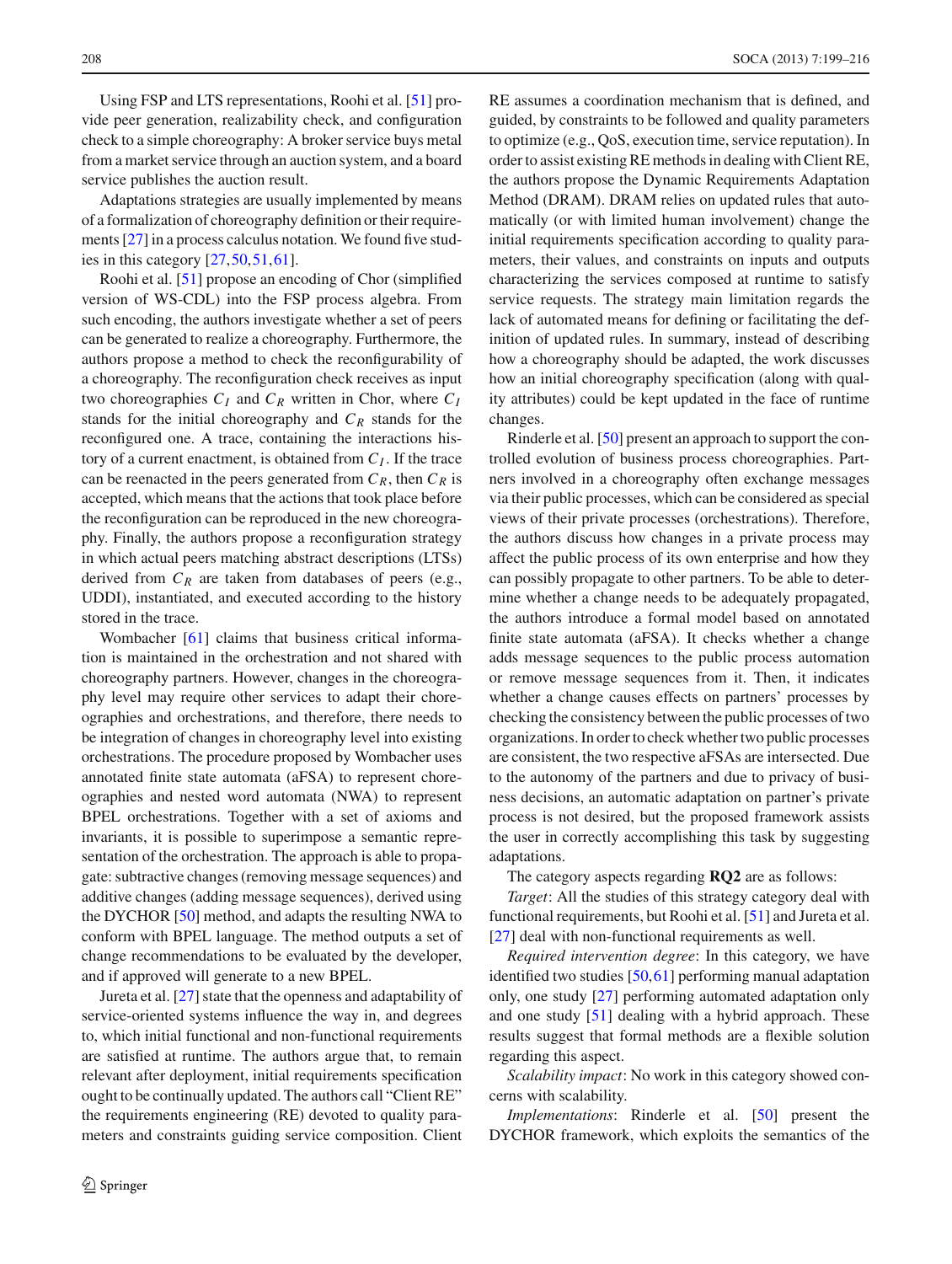private process changes to automatically determine the adaptations necessary for the partner processes. In these studies, message sequences are represented using annotated finite state automata (aFSA), which enables reasoning about the correctness of choreography definitions and changes. Wombacher [\[61\]](#page-17-6) has a partial implementation of the proposed approach. Roohi et al. [\[51\]](#page-16-27) present an implementation to check the realizability of a choreography encoded into the FSP process algebra and to automatically generate Java code for the corresponding peers for rapid prototyping purposes.

*Underlying models*: We have found studies using annotated finite state automata (aFSA) [\[50](#page-16-28)[,61](#page-17-6)], nested word automata (NWA) [\[61](#page-17-6)], FSP process algebra [\[51](#page-16-27)], and Chor calculus[\[51\]](#page-16-27).

# 4.5 Semantic reasoning-based approaches

Studies in this category make use of ontologies to reason about the communication among services and their replaceability. They are frequently used to foster interoperability in cross-organizational business contexts. In the Fernandez-Llatas et al. study  $[21]$ , for example, the goal is to enable the communication among a set of heterogeneous sensors that are choreographed within a factory environment.

According to Fernandez-Llatas et al. [\[21](#page-16-25)], the use of semantic information enables the services to properly interpret the semantic meaning of the data sent by other services. However, this semantic reasoning depends on sharing ontologies across domain boundaries, which is not always possible.

Two studies belongs to this category [\[21](#page-16-25)[,41](#page-16-30)].

Fernandez-Llatas et al. [\[21\]](#page-16-25) proposes a semantically tagged architecture based on process choreography for distributed management of sensors. The architecture is based on the deployment of a semantic layer in choreography models to improve the configurability of the intercommunication among services.

Nabuco et al. [\[41\]](#page-16-30) propose a self-healing ontology to describe a self-healing model, creating a shared "healing vocabulary" to project developers. This work is part of the WS-Diamond project for web services monitoring and diagnosis. The model deals with monitoring, diagnostics, healing actions, and goals. There are two levels of monitoring addressed: process and interaction. Process level deals with BPEL flow, specified using SH-BPEL (Self-Healing BPEL), and is related to diagnostic of faulty services mainly by tracking timeouts and problems during a call to a service. Interaction level deals with message exchange, by intercepting messages, extending headers with QoS parameters and processing content of SOAP body, thus dealing with diagnostic of semantic and QoS faults. The recovery process acts both upon single web services and composition of web services. The recovery is performed with actions such as retrying the execution of a process activity, redoing the execution of a process activity with different parameters, updating the value of internal variables and substituting a faulty service. The main contributions of the study are the SH-BPEL engine extension, responsible for the recovery actions, and the model, which deals with monitoring, fault diagnosis, and recovery plans.

The category aspects regarding **RQ2** are as follows:

*Target*: Both papers aim to support functional and nonfunctional adaptation.

*Required intervention degree*: Fernandez-Llatas et al. [\[21\]](#page-16-25) deal with automated adaptation, whereas Nabuco et al. [\[41\]](#page-16-30) deal with both manual and automatic intervention levels. Although some healing actions are automatically performed, the generation of adapters is a semiautomatic task.

*Scalability impact*: No work in this category showed concerns with scalability.

*Implementations*: Nabuco et al. [\[41](#page-16-30)] offer a plug-in for BPEL engines that provides an API to the healing system to interact with the BPEL flow. There is a page<sup>[3](#page-10-0)</sup> describing the software produced by the WS-Diamond project, including the SH-BPEL plug-in, but no downloads are available.

*Underlying models*: Nabuco et al. [\[41](#page-16-30)] provide adaptation performed on a BPEL model.

#### 4.6 Proxy layer approaches

The proxy layer category is related to strategies that use a software layer called proxy to intercept service messages to make the necessary adaptation. Such adaptation can be to select the final target to the message or to change the message structure to make it compliant with some service interface. We have classified two papers in this category [\[13](#page-15-14)[,55](#page-16-31)].

Cottenier and Elrad [\[13](#page-15-14)] provide a Contextual Aspect Sensitive Service (CASS) platform that encapsulates coordination, activity lifecycle, and context propagation in serviceoriented environments. It is built upon aspect-oriented service composition, with collaboration-based design. It operates on message level, intercepting SOAP messages at the boundaries of service components, and including mechanisms to transform, compose, synchronize, and multicast the intercepted messages.

Svirskas et al. [\[55](#page-16-31)] presents an approach to adapt choreographies without the need to change all the endpoints' implementations, which would be a very costly activity. Change propagations are carried by proxies, which map incoming messages to the appropriate service. The approach is very similar to pure service adaptation, but service selection is taken considering requirements from different partners. According to the authors, "these requirements are contradictory in many cases and cannot be efficiently addressed in isolation." In this work, the proxy has also the

<span id="page-10-0"></span><sup>3</sup> [http://wsdiamond.di.unito.it/.](http://wsdiamond.di.unito.it/)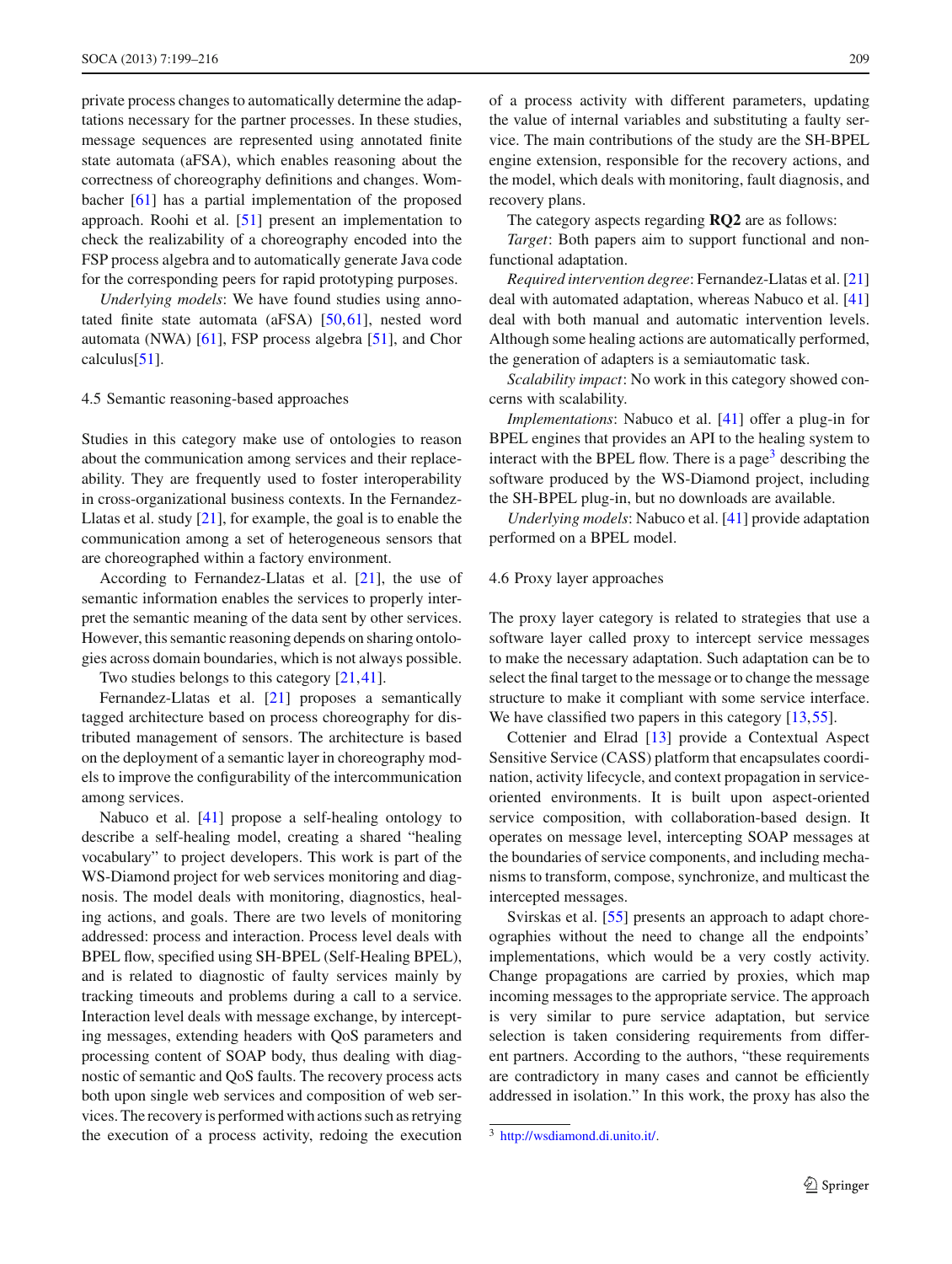<span id="page-11-1"></span>

| Category           | Targets                                         |                       | Intervention degree                           |                  | Scalability Implem. |              | Models                                       |
|--------------------|-------------------------------------------------|-----------------------|-----------------------------------------------|------------------|---------------------|--------------|----------------------------------------------|
|                    | Functional<br>requirem.                         | Nonfunc.<br>requirem. | Manual                                        | Automated        |                     |              |                                              |
| Model-based        | $[8, 14, 15, 20, 24, 34, 38, 53]$ $[8, 14, 53]$ |                       | $[8, 15, 34, 38, 53]$ $[14, 15, 20, 24]$ [15] |                  |                     |              | $[14, 24, 34]$ $[8, 14, 15, 20, 24, 34, 38]$ |
| Measurement-based  | [12, 18]                                        | $[12, 46, 63]$ $[18]$ |                                               | [12, 18, 46, 63] | $\lceil 63 \rceil$  | [12, 46, 63] |                                              |
| Multi-agent        | [7, 40, 62, 64]                                 | [62, 64]              |                                               | [7, 40, 62, 64]  |                     | [7, 40, 62]  | [7, 40, 62]                                  |
| Formal methods     | [27, 50, 51, 61]                                | [27, 51]              | [50, 51, 61]                                  | [27, 51]         |                     | [50, 51, 61] | [50, 51, 61]                                 |
| Semantic reasoning | [21, 41]                                        | [21, 41]              | [41]                                          | [21, 41]         |                     | [41]         | $[41]$                                       |
| Proxy layer        | [13, 55]                                        | $\left[55\right]$     |                                               | [13, 55]         |                     | $[13]$       | $[13]$                                       |

**Table 6** Study category characteristics

tasks of maintaining the state of the conversations between services and verifying whether a message exchange occurs in accordance with choreography rules.

The category aspects regarding **RQ2** are as follows:

*Target*: Cottenier and Elrad [\[13](#page-15-14)] deal only with functional properties, while Svirskas et al. [\[55](#page-16-31)] deal with both functional and non-functional properties.

*Required intervention degree*: Both works in this category provide automatic adaptation.

*Scalability impact*: Svirskas et al. [\[55\]](#page-16-31) recommends applying an established "application-level gateway" pattern to achieve scalability, but they do not further explore how to actually use such pattern within the proposed solution.

*Implementations*: Cottenier and Elrad [\[13\]](#page-15-14) provide the Context Aspect Sensitive Service platform.

*Underlying models*: Cottenier and Elrad [\[13](#page-15-14)] have no model, as their approach operates on the message level. Svirskas et al. [\[55](#page-16-31)] strategy is independent from model, but the authors cite WS-CDL as an option to define message exchange rules.

#### 4.7 Relations among categories

The division into categories was performed considering the most relevant aspects of each work. However, there are some overlapping characteristics among the presented adaptation strategies of different categories. Model-based strategies are mainly supported by the idea of a business-driven approach, but sometimes, the underlying model is a formal choreography representation, such as graphs or Petri nets, which are closer to formal methods. Measurement-based strategies make a comparison between the current state and a predefined choreography model. Such model can be written in the same languages used in model-based strategies, such as WS-CDL. Both multi-agent-based and measurementbased strategies need to verify the current choreography state, although multi-agent-based strategies admit each agent having partial knowledge about the choreography state. Multiagent-based strategies may also take advantage of WS-CDL models and Spi calculus process algebra.

In Table [6,](#page-11-1) we summarize how the selected studies of each category are distributed across the adaptation aspects' set in the research questions, regarding targets (functional and non-functional requirements), required intervention degree (manual and automated), presence of a discussion about scalability impact, and existence of implementation and underlying models.

## <span id="page-11-0"></span>**5 Discussion**

In this section, we synthesize the data about the analyzed aspects and discuss terminology. We also discuss the review process carried out and threats to the validity of this study.

#### 5.1 Synthesis of strategies aspects

To fully answer **RQ2**, we synthesized the findings across all the studies, with respect to each strategy aspect.

Adaptation to functional requirement changes has been more broadly investigated, 92 % of the studies investigated this kind of adaptation (Fig. [1\)](#page-11-2). Just two studies  $(8\%)$  dealt with non-functional requirements only, but 46 % dealt with both targets. Among the studies handling non-functional requirements, only one [\[62\]](#page-17-5) considered security issues, and only one tackled transactional issues [\[14\]](#page-15-7), which are important aspects for large-scale choreographies involving multiple parties.



<span id="page-11-2"></span>**Fig. 1** Strategy targets analysis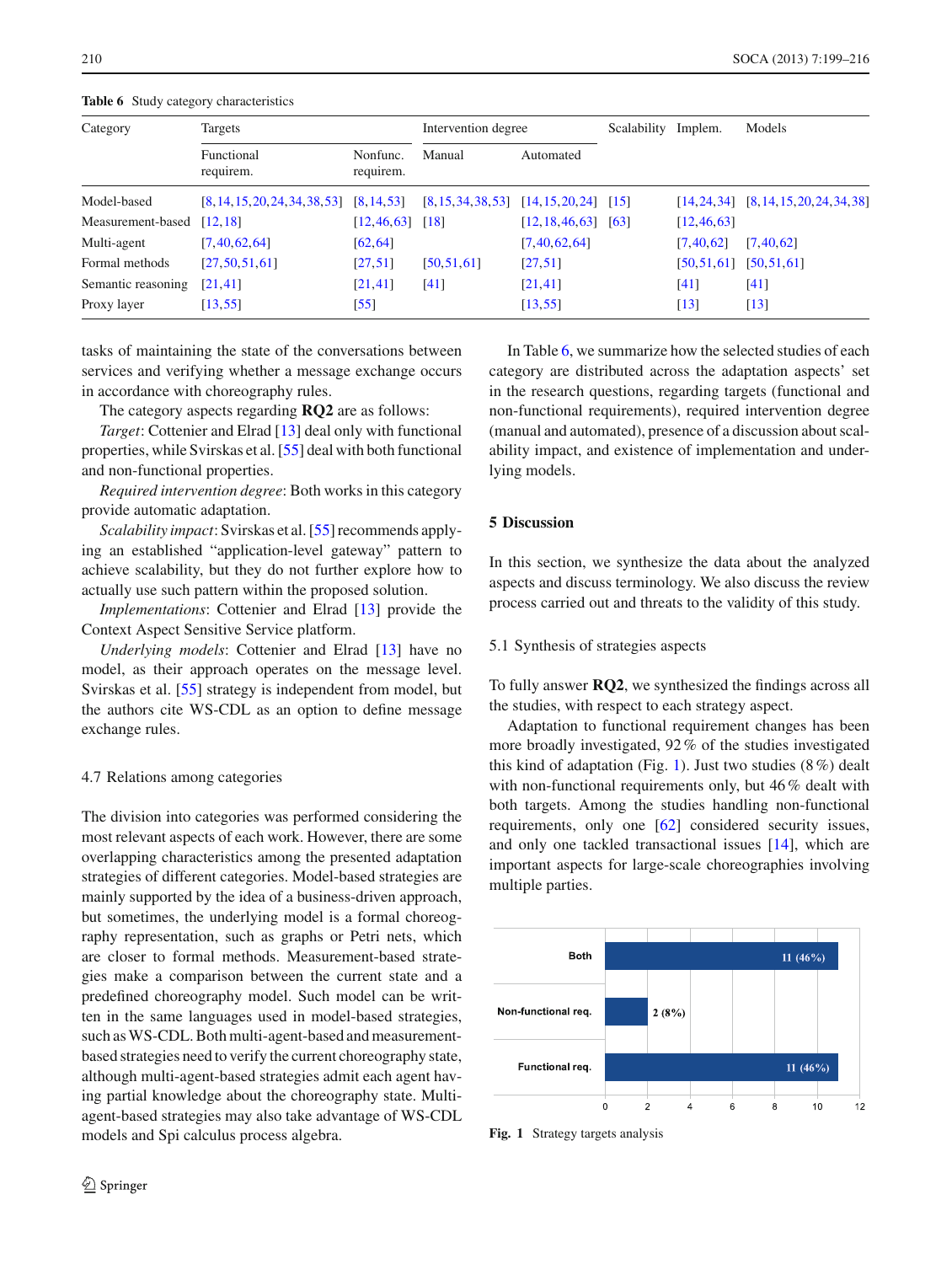

**Fig. 2** Strategy human intervention degree analysis

<span id="page-12-0"></span>

<span id="page-12-1"></span>**Fig. 3** Strategy impact on choreography scalability analysis

Strategies with automated intervention degree are predominant (Fig. [2\)](#page-12-0). Just 8 studies (33 %) considered approaches requiring human intervention to trigger or refine the adaptation. We found relationships between categories and intervention degree types: measurement-based and multiagent-based adaptation strategies are always related to automated adaptation, although measurement-based sometimes presents hybrid mechanisms. On the other hand, strategies that present only manual adaptation are either in model-based or in formal method categories.

The scalability impact issue is missing in almost every work (Fig. [3\)](#page-12-1). The single work that deals with scalability [\[63](#page-17-3)] uses simulation, not real implemented services. There are other three studies [\[15,](#page-15-8)[46](#page-16-21)[,55](#page-16-31)] that talk about scalability, but just in a informal way. They claim that their works provide or will provide scalability, but they do not supply evidences of such claims. The lack of scalability treatment throughout the papers is relevant, since one important claim about choreographies is that they are more scalable than orchestrations [\[30](#page-16-32)].

More than half of the studies (58 %) present some sort of implementation, although most of them are just prototypes (Fig. [4\)](#page-12-2). Just two implementations [\[40](#page-16-24)[,46](#page-16-21)] are available for download, and they are both released as open-source software. The Executable Process Choreography [\[13,](#page-15-14)[14\]](#page-15-7) has a release, the cassServer, but there is no license information, and the download link was broken at the time of this writing. The implementation presence is well distributed through the



**Fig. 4** Implementation analysis

<span id="page-12-2"></span>

<span id="page-12-3"></span>**Fig. 5** Strategy underlying models analysis

categories. They are present in all strategy variants: functional and non-functional requirements targets, and automated and manual intervention degrees.

The notation used is explicitly described in 10 out of the 24 studies (Fig. [5\)](#page-12-3). We have grouped the found notation into six groups: BPMN, WS-CDL like, UML, process algebra, automata, and "others." The "WS-CDL like" group includes ACDL. Process algebra encompasses FSP and Spi calculus. Automata includes annotated finite state automata (aFSA) and nested word automata (NWA). Finally, the group "others" holds OperA, conversational scripts, aspectsensitive process (ASP), and the executable choreography language (ECL).

## 5.2 Used terminology

The literature about distributed service composition has not yet a unified terminology, and the recent choreography technology development has posed difficulties to precise such terminology, which is a reason to recent work to claim "the need of a refined choreography notion" [\[52](#page-16-33)]. Table [7](#page-13-1) describes the occurrences of the terms in the analyzed papers according to the following:

*Clear*—The paper clearly defines the employed term;

*Inferred*—The meaning of the term can be inferred in the paper;

*None*—The paper uses the term, but it does not explain its meaning.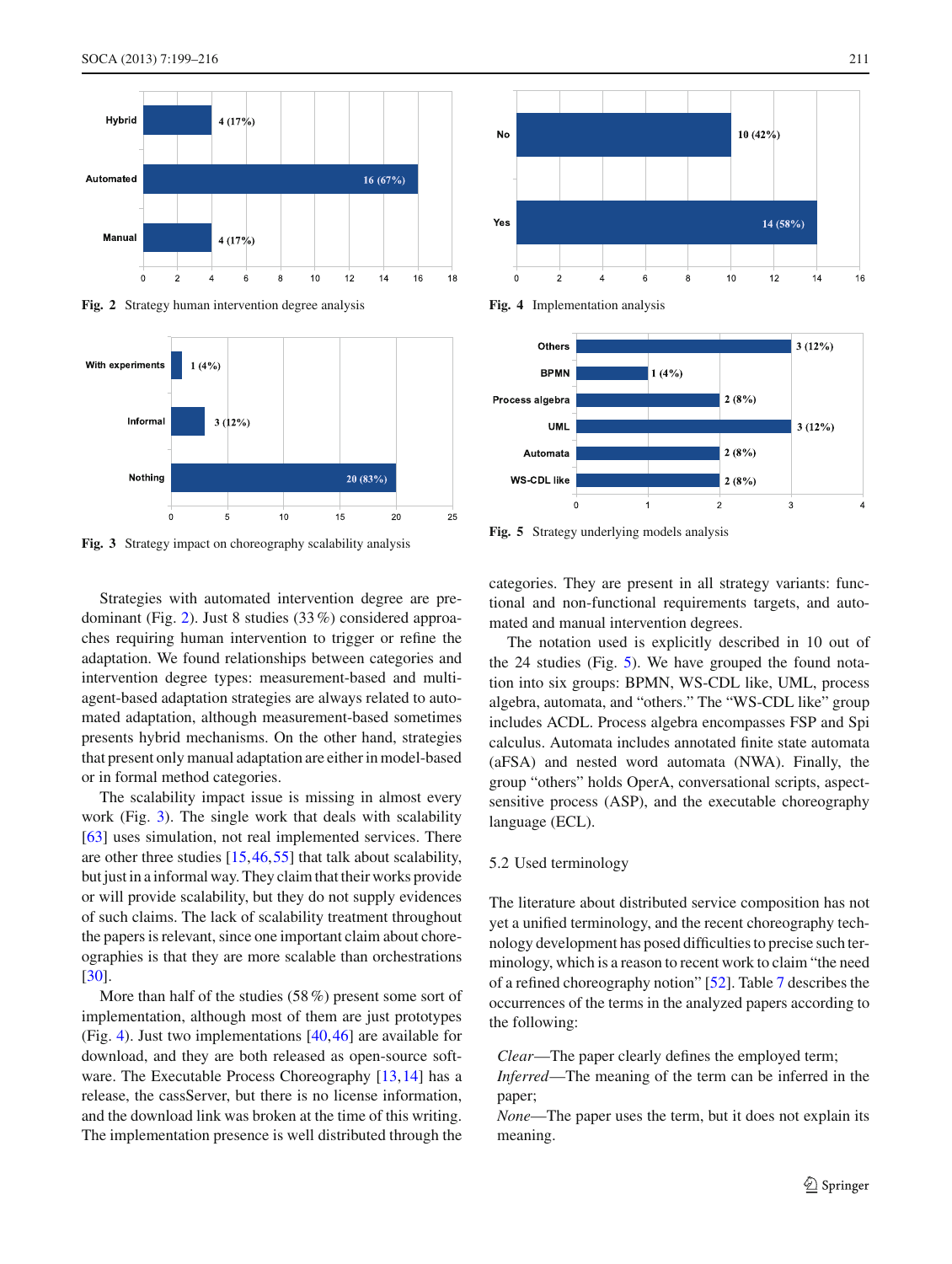<span id="page-13-1"></span>**Table 7** Terms related to service adaptation that were found in the selected studies

| Term                             | Clear                        | Inferred                | None               |
|----------------------------------|------------------------------|-------------------------|--------------------|
| Adaptable/adaptive               | [15, 20, 24, 27, 46, 55, 63] | [8, 14, 34, 50, 53, 64] | $[12]$             |
| Dynamic                          | [40, 51, 62]                 | $\lceil 15 \rceil$      | [8, 13, 18, 53]    |
| Realizability                    | $\left[51\right]$            |                         |                    |
| Self-healing                     | [41]                         |                         |                    |
| Self-configurable                |                              |                         | $\left[21\right]$  |
| Auto coordination                |                              |                         | $\left[21\right]$  |
| Runtime repair                   |                              |                         | $\lceil 7 \rceil$  |
| Policies                         | $\lceil 7 \rceil$            |                         |                    |
| Agile                            | [20, 50]                     |                         |                    |
| To customize {a choreography}    |                              | $\lceil 34 \rceil$      | $\lceil 15 \rceil$ |
| Distributed adaptation reasoning |                              |                         | $[46]$             |
| Autonomous                       |                              |                         | $\lceil 18 \rceil$ |
| Awareness                        | [50, 64]                     | $[15]$                  |                    |
| Context-sensitive                | $[13]$                       |                         |                    |
| On-demand deployment             |                              | $\lceil 14 \rceil$      |                    |

According to the table, 53 % of the listed terms were used by some paper without any definitions, whereas the same amount (53 %) was well described. The clear definitions were present at 62 % of the papers, and the usages without any definitions appeared in 42 of the papers.

We could verify that the term "adaptation," with its variants, is used with slightly different meanings. Some studies use "to adapt" as the ability to change the choreography model according to environment changes, whereas other works use "adaptation" to talk about dynamic service selection in a defined choreography model. We have noticed that there are many terms introduced with recursive statements, as *"Adaptive, mobile applications are designed to constantly adapt to the contextual conditions in an autonomous manner."* Finally, we have checked that many works use terms without proper definition.

This situation poses many difficulties on the field to compare related works. A study working on such definitions and proposing a clear terminology would be welcome.

#### 5.3 Threats to validity

The paper selection may suffer from subjective bias. To reduce such bias, at least two reviewers participated in the selection process in each phase and a third researcher replicated some parts of it independently. Experienced researchers supervised the whole process.

We could not conduct an exhaustive search in every source. Although Goggle Scholar returned a thousand entries in response to our query string, we had examined just the 250 first entries. The last results were of low relevance for the research.

Regarding extraction bias, most part of the papers does not explicitly present the applicability context, preconditions, limitations, and drawbacks. Therefore, reviewers had to deduce and rationalize about these topics in some occasions. We evaluated aspects concerning the research method of each selected primary study. Almost every paper presented a clear description of the adaptation strategy goals. Half of the papers presented the applicability context and preconditions. Only 6 out of the 20 studies explicitly described the limitations and drawbacks of the proposed strategy. Almost half of the studies provided some kind of validation of the proposed strategy, but just four of them carried experimental validation.

Publication bias, which refers to the problem that positive results are more likely to be published than negative results, was not addressed in this systematic review. We also tried to avoid any bias related to the search string by employing as many synonyms as we could identify for the keywords. The query was also reviewed by more experienced external researchers.

Finally, we have noticed that conducting systematic reviews on emergent research topics is difficult, since a common terminology is not well established. This poses difficulties on the elaboration of the search query and the inclusion/exclusion criteria. Such difficulties led us to analyze the terms concerning adaptation that were found on the selected studies.

## <span id="page-13-0"></span>**6 Related work**

To the best of our knowledge, no systematic reviews have been produced in the specific field of service choreography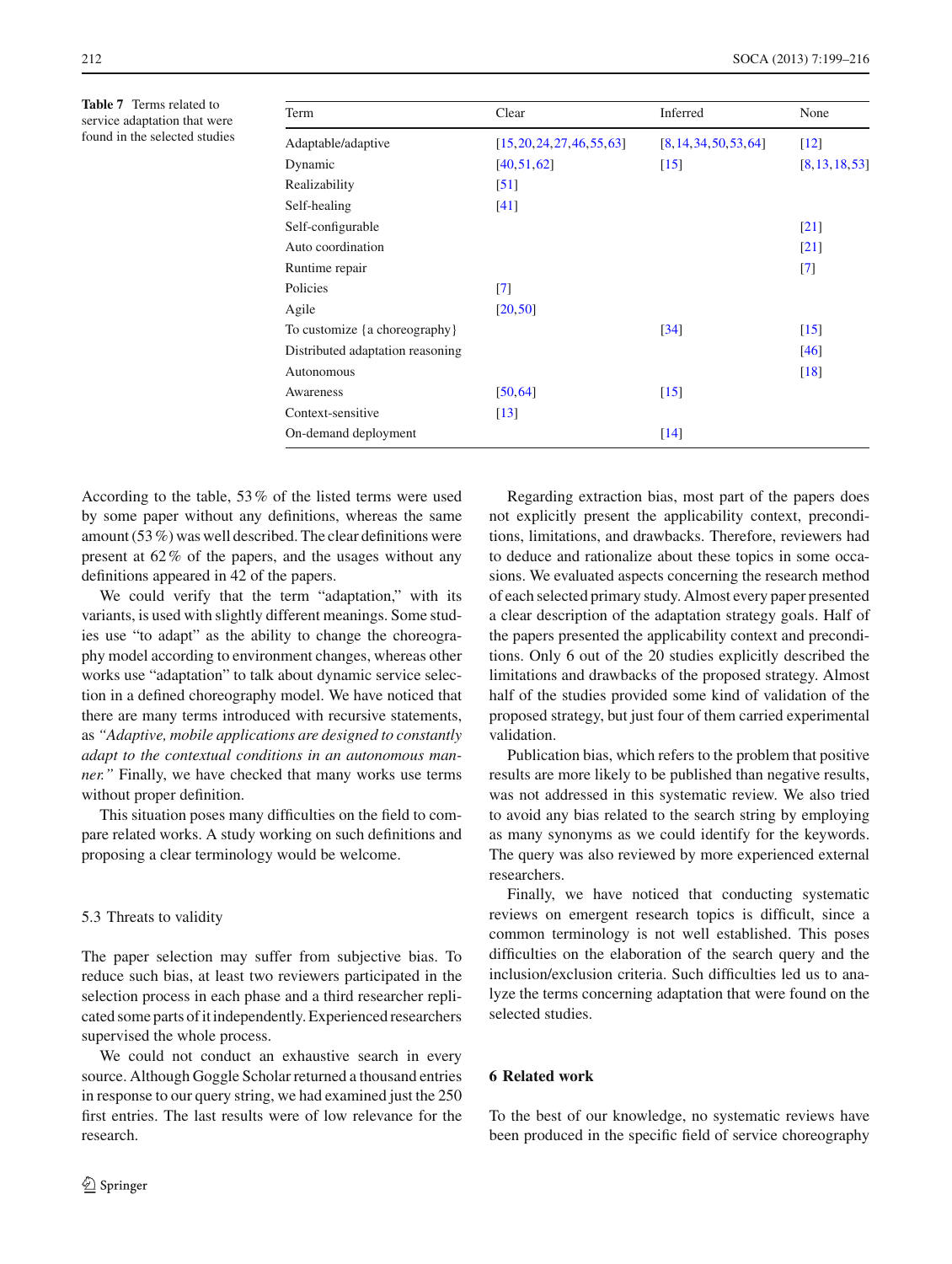adaptation. The closest work seems to be that of Kell [\[28](#page-16-34)], who conducted a survey of practical software adaptation techniques. The author proposes a taxonomy for adaptation and then describes and contrasts different existing adaptation techniques.

Several adaptation studies have been conducted in the more general field of service-oriented computing. For instance, Zeng et al. [\[65\]](#page-17-2) present AgFlow, which is a platform that applies an extensible multi-dimensional QoS evaluation model to adequately select candidate services. Furthermore, AgFlow adapts to changes that occur during the execution of a composite service in order to comply with user-defined QoS constraints. The composite service is modeled as a state chart that composes other services, and the QoS constraints are modeled using a service ontology. Van der Aalst et al. [\[57\]](#page-16-35) demonstrate the feasibility of service behavior conformance checking by comparing message logs with service behavior specifications to detect and quantify deviations. The check is performed by mapping abstract BPEL descriptions into Petri nets that describe service behavior specifications. Although conformance checking is an important step in the life cycle of an adaptive system, it does not induce an adaptive change or determine how the adaptation occurs. Therefore, this systematic review does not cover studies dealing only with this topic.

Adaptation has also been extensively studied in the domain of workflows. According to Agostini and De Michelis [\[2\]](#page-15-15), workflow management systems are the main technology for supporting business process. Market, social, and technological factors require frequent changes in the business process of any organization, which demands flexible workflow management systems [\[2\]](#page-15-15). Workflows are composed of *tasks*, which are units of work to be performed by a human or an automated agent, and *connectors* that define the order in which such tasks must be executed (*control flow*) [\[9](#page-15-16)]. Synchronizing concurrent executions can also be specified by means of *joins* and *forks* (also called *splits*) control flow constructs. As surveyed by Rinderle et al. [\[49\]](#page-16-36), workflow changes can be of two types. *Instance specific changes* are applied to a single specific instance, without disturbing other instances from the same process type. *Schema changes* update all the instances of a process type. In the same work, the authors also discuss how running workflow instances can be migrated to a new workflow schema. According to Casati et al. [\[9](#page-15-16)], simple solutions, such as letting the processes finish according to the old model or aborting them, are often inconvenient or impossible to be applied. The work of Cicirelli et al. [\[11](#page-15-17)] deals with updating running instances of distributed workflow systems, where a workflow is formally modeled by a Petri net. The authors propose a decentralized Petri net execution engine that enables the deployment and enactment of a new version of an existing model without requiring to stop or remove the older instances still running. The approach uses decentralized migration procedures that migrate asynchronously portions of older instances to the new process model. In fact, the domain of distributed component-based systems also faces the problem of updating running instances. For example, Kramer and Magee [\[31](#page-16-37)] present a model for dynamic change management that enables leaving the updated system in a consistent state by describing just the structural changes, making the reconfiguration system independent from application. Vandewoude et al. [\[58](#page-17-7)] follow a similar approach, but they focus instead on how to minimize the time components get blocked in order to achieve consistent updates.

Finally, some studies have employed model-driven development to support the development of adaptive systems. According to Zhang and Cheng [\[66\]](#page-17-8), an adaptive program needs mechanisms to ensure that the program is able to operate correctly during and after adaptations. The authors introduce a process to construct adaptation models, automatically generate adaptive programs from the models, and verify and validate the models.

#### <span id="page-14-0"></span>**7 Conclusion, research opportunities, and future work**

Among other benefits, reviewing the literature helps advancing the field by seeking new lines of inquiry, identifying recommendations for further research, discovering important variables relevant to the topic, and characterizing the subject vocabulary [\[22](#page-16-38)]. By means of a systematic review, this study provided a summary of the state-of-the-art in service choreography adaptation. We identified 24 relevant studies and classified them into six categories according to their foci. This small number of retrieved studies corroborates our perception that service choreography dynamic adaptation is a research field not well explored.

*Model-based* approaches leverage techniques from modeldriven development (MDD) and involve rationalizing about adaptation at a high level of abstraction. This approach is often used to empower the business analyst responsible for designing and evolving the choreography model. *Measurement-based* approaches rely on monitoring mechanisms to trigger adaptation whenever a given threshold is violated during runtime. This approach is often used to ensure a system invariant, such as average response time and availability. *Multi-agent-based* approaches use artificial intelligence techniques, such as execution plans and the BDI (beliefs, desires, and intentions) model, to define the roles and dynamics of agents. These approaches can be used to support dynamic negotiation of interaction contracts by treating choreography partners as software agents.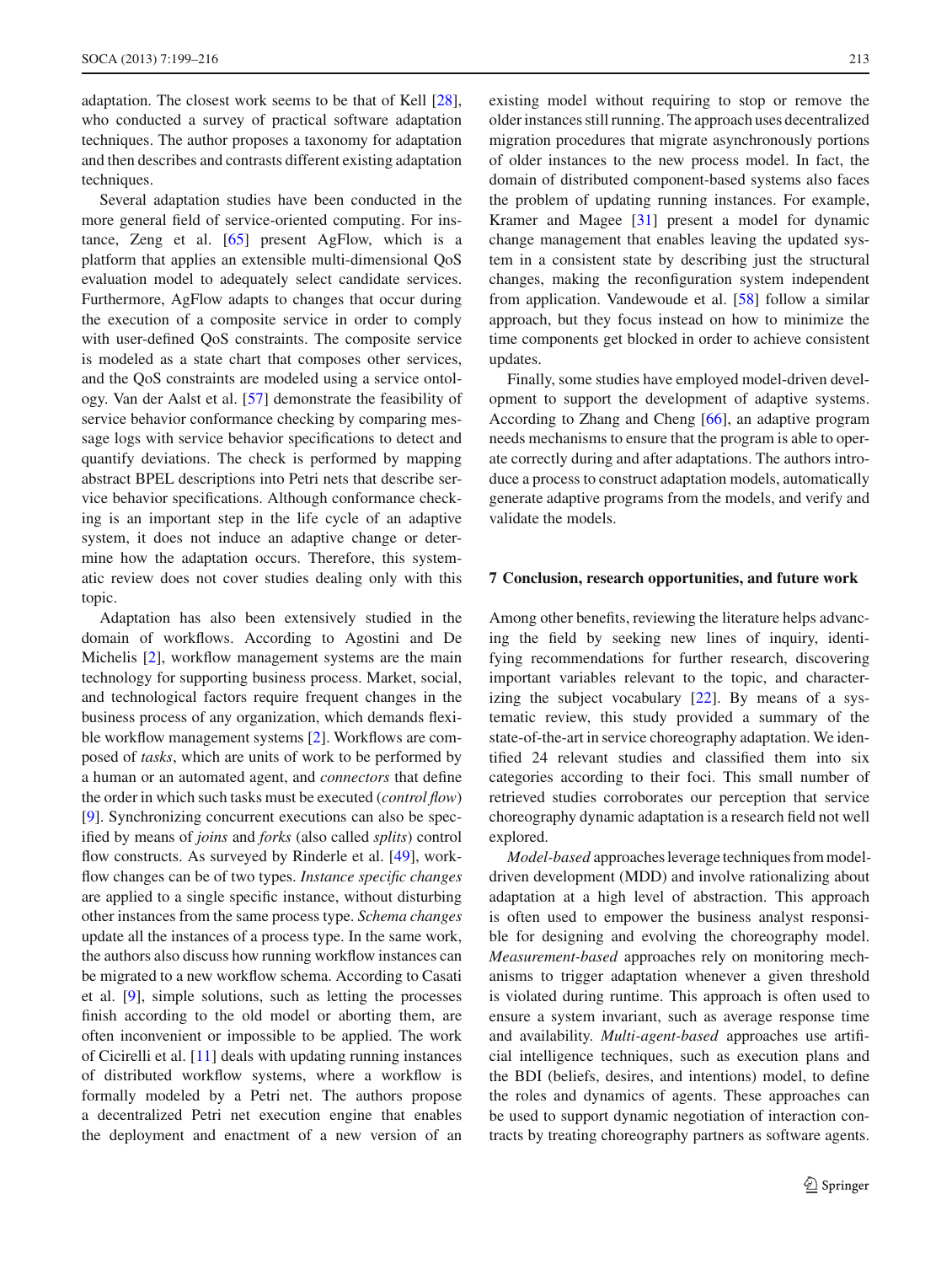*Formal-models-based* approaches rely on process calculus and finite state machine models to describe interactions, communications, and synchronizations among services. This enables a formal reasoning about equivalences, compatibility, and replaceability of choreography services, as well as ensuring services interface conformance to a choreography model. *Semantic reasoning-based* approaches make use of ontologies to reason about the communication and replaceability of services. These approaches are frequently used to foster interoperability in cross-organizational business contexts. Finally, *proxy layer* approaches are closer to the implementation level, and suggest architectural patterns to enable service choreographies adaptation.

We analyzed adaptation strategies concerning their targets (handling functional or non-functional requirements), required intervention degree (automated or manual), scalability impact, implementations, and choreography representations (underlying models). We found out that more attention has been devoted to functional requirements and automated adaptation; only one work performs scalability evaluation; most studies present some sort of implementation and state which choreography notation is used. We have also provided some key examples of choreography dynamic adaptation usage retrieved from the selected studies. Such examples were presented within their respective adaptation strategy categories.

**Research opportunities**: We have noticed that some fundamental aspects are commonly ignored or poorly discussed, such as scalability, limitations, drawbacks, and evaluation. The lack of available implementations is an issue, since reproducibility is a science requirement. Security and transactions are handled by only a single study each. Furthermore, terminology is not well established. The deficiency in the treatment of these aspects raises opportunities for the improvement of existing adaptation strategies, as well as for future research in the area. Finally, we highlight that although *service selection*, *conformance checking*, and *choreography synthesis* are topics that do not directly deal with adaptation, they provide the necessary tools and techniques for a middleware to support adaptive choreographies [\[25](#page-16-6)]. Hence, we believe that adaptation mechanisms would benefit from deeper research into the aforementioned themes.

**Future work**: Future work to this systematic review encompasses (i) broadening the review scope by also considering orchestration adaptation approaches; (ii) assessing to which degree the existing implementations support realworld scenarios; (iii) and evaluating the scalability of the proposed adaptation solutions.

**Acknowledgments** The research leading to these results has received funding from HP Brasil under the Baile Project and from the European Community's Seventh Framework Programme FP7/2007-2013 under grant agreement number 257178 (project CHOReOS—Large Scale Choreographies for the Future Internet). Marco Gerosa receives individual grant from CNPq.

# <span id="page-15-12"></span>**References**

- 1. Abadi M, Gordon AD (1997) A calculus for cryptographic protocols: the SPI calculus. In: Proceedings of the 4th ACM conference on computer and communications security. ACM, pp 36–47
- <span id="page-15-15"></span>2. Agostini A, De Michelis G (2000) Improving flexibility of workflow management systems. In: Business process management. Lecture Notes in Computer Science, vol 1806. Springer, pp 289–342
- <span id="page-15-13"></span>3. Baeten JCM (2005) A brief history of process algebra. Theor Comput Sci 335:131–146
- <span id="page-15-0"></span>4. Barker A, Walton CD, Robertson D (2009) Choreographing web services. IEEE Trans Serv Comput 2(2):152–166
- <span id="page-15-4"></span>5. Beecham S, Baddoo N, Hall T, Robinson H, Sharp H (2008) Motivation in software engineering: a systematic literature review. Inf Softw Technol 50(9–10):860–878
- <span id="page-15-2"></span>6. Ben Hamida A, Kon F, Ansaldi Oliva G, Dos Santos C, Lorré JP, Autili M, De Angelis G, Zarras A, Georgantas N, Issarny V, Bertolino A (2012) An integrated development and runtime environment for the future internet. In: The future internet. Lecture Notes in Computer Science, vol 7281. Springer, pp 81–92
- <span id="page-15-11"></span>7. Blanchet W, Elio R, Stroulia E (2005) Conversation errors in web service coordination: Run-time detection and repair. In: Proceedings of the 2005 IEEE/WIC/ACM international conference on web intelligence. IEEE, pp 442–449
- <span id="page-15-6"></span>8. Bræk R, Castejón H, Le H, Rossebø J (2005) Policy-based service composition and recommendation. In: Service intelligence and service science: evolutionary technologies and challenges. Addison Wesley, pp  $1-20$
- 9. Casati F, Ceri S, Pernici B, Pozzi G (1998) Workflow evolution. Data Knowl Eng 24(3):211–238
- <span id="page-15-16"></span><span id="page-15-5"></span>10. Cavallaro L, Di Nitto E (2008) An approach to adapt service requests to actual service interfaces. In: Proceedings of the 2008 international workshop on software engineering for adaptive and self-managing systems, SEAMS '08 ACM, pp 129–136
- <span id="page-15-17"></span>11. Cicirelli F, Furfaro A, Nigro L (2010) A service-based architecture for dynamically reconfigurable workflows. J Syst Softw 83(7):1148–1164
- <span id="page-15-9"></span>12. Colman A, Pham L, Han J, Schneider J (2006) Adaptive application-specific middleware. In: Proceedings of the 1st workshop on middleware for service oriented computing. ACM, pp 6–11
- <span id="page-15-14"></span>13. Cottenier T, Elrad T (2005) Dynamic and decentralized service composition. In: Proceedings web information systems and technologies. INSTICC Press, pp 56–63
- <span id="page-15-7"></span>14. Cottenier T, Elrad T (2005) Engineering distributed service compositions. In: Proceedings of the first international workshop on engineering service compositions, WESC'05. IBM, pp 51–58
- <span id="page-15-8"></span>15. Dar K, Taherkordi A, Rouvoy R, Eliassen F (2011) Adaptable service composition for very-large-scale internet of things systems. In: Proceedings of the 8th middleware doctoral symposium, MDS '11. ACM, pp 2:1–2:6
- <span id="page-15-1"></span>16. Di Nitto E, Ghezzi C, Metzger A, Papazoglou M, Pohl K (2008) A journey to highly dynamic, self-adaptive service-based applications. Autom Softw Eng 15(3):313–341
- <span id="page-15-3"></span>17. Dybå T, Dingsøyr T (2008) Empirical studies of agile software development: a systematic review. Inf Softw Technol 50(9–10): 833–859
- <span id="page-15-10"></span>18. Ezenwoye O, Busi S, Sadjadi SM (2010) Dynamically reconfigurable data-intensive service composition. In: Proceedins of the 6th international conference on web information systems and technologies. Springer, pp 125–130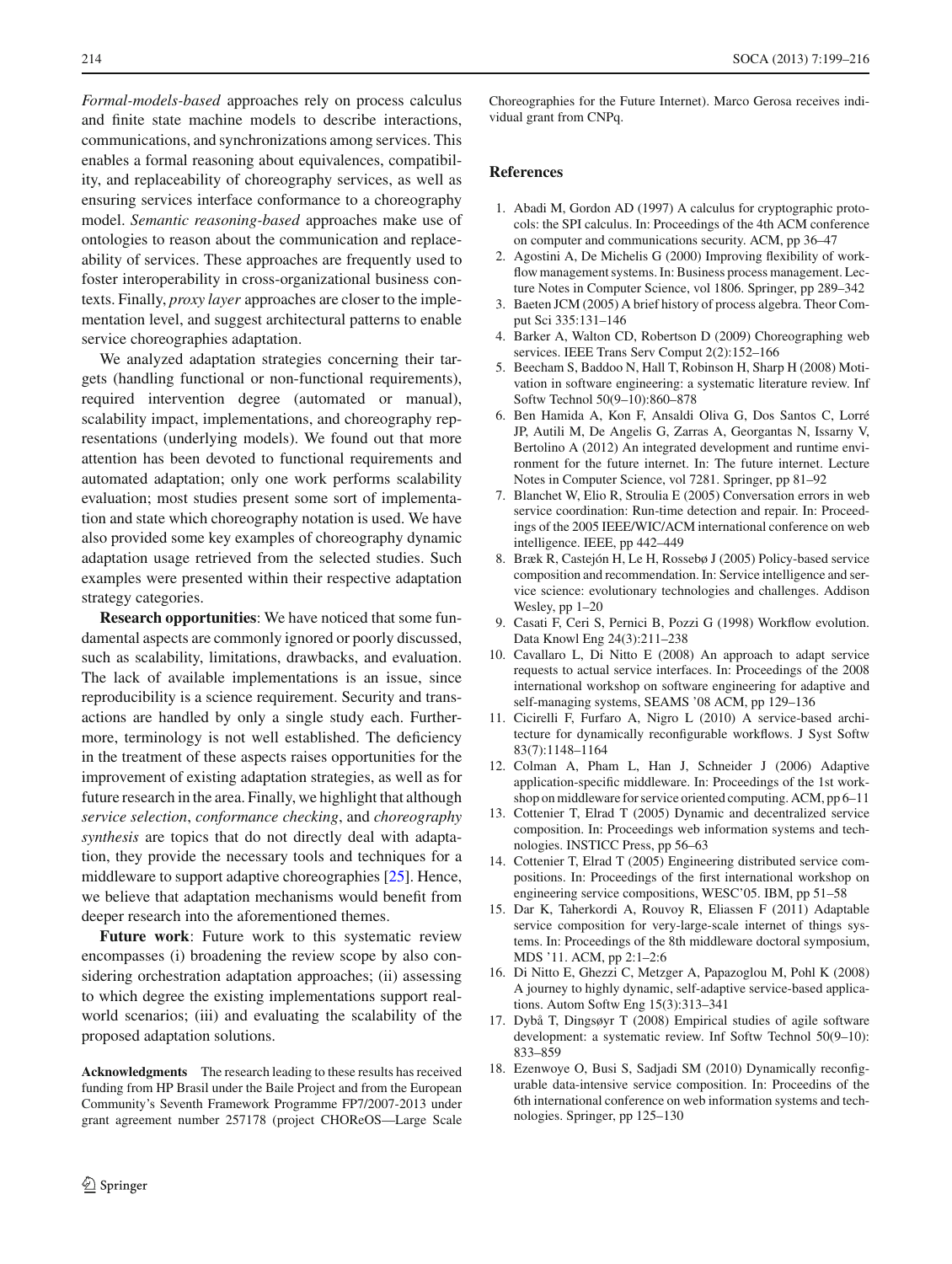- <span id="page-16-20"></span>19. Ezenwoye O, Tang B (2010) Monitoring decentralized interacting services with a global state choreography model. In: Proceedings of 8th international conference on web services IEEE, pp 671–672
- <span id="page-16-14"></span>20. Fabra J, Peña J, Ruiz-Cortés A, Ezpeleta J (2008) Enabling the evolution of service-oriented solutions using an UML2 profile and a reference Petrinets execution platform. In: Proceedings of 3rd international conference on internet and web applications and services. IEEE, pp 198–204
- <span id="page-16-25"></span>21. Fernandez-Llatas C, Mocholi JB, Moyano A, Meneu T (2010) Semantic process choreography for distributed sensor management. In: Proceedings of the international workshop on semantic sensor web. SciTePress, pp 32–37
- <span id="page-16-38"></span>22. Gall M, Borg W, Gall J (1996) Educational research: an introduction. Longman Publishing
- <span id="page-16-13"></span>23. Gu Q, Lago P (2009) Exploring service-oriented system engineering challenges: a systematic literature review. Serv Oriented Comput Appl 3(3):171–188
- <span id="page-16-17"></span>24. Hiel M, Aldewereld H, Dignum F (2010) Ensuring conformance in an evolving choreography. In: Proceedings of IEEE 2010 international conference on service-oriented computing and applications. IEEE, pp 1–4
- <span id="page-16-6"></span>25. Issarny V, Georgantas N, Hachem S, Zarras A, Vassiliadist P, Autili M, Gerosa M, Hamida A (2011) Service-oriented middleware for the future internet: state of the art and research directions. J Internet Serv Appl 2(1):1–23
- <span id="page-16-11"></span>26. Jorgensen M, Shepperd M (2006) A systematic review of software development cost estimation studies. IEEE Trans Softw Eng 33(1):33–53
- <span id="page-16-29"></span>27. Jureta I, Faulkner S, Thiran P (2007) Dynamic requirements specification for adaptable and open service-oriented systems. In: Proceedings of the 5th international conference on service-oriented computing. Springer, pp 270–282
- <span id="page-16-34"></span>28. Kell S (2008) A survey of practical software adaptation techniques. J Univers Comput Sci 14(13):2110–2157
- <span id="page-16-10"></span>29. Kitchenham B, Charters S (2007) Guidelines for performing systematic literature reviews in software engineering. Technical Report, EBSE 2007–001, University Joint Report. Keele University and Durham
- <span id="page-16-32"></span>30. Kokash N, D'Andrea V (2005) Service oriented computing and coordination models. In: Proceedings of challenges in collaborative engineering workshop. Citeseer, pp 95–103
- <span id="page-16-37"></span>31. Kramer J, Magee J (1990) The evolving philosophers problem: dynamic change management. IEEE Trans Softw Eng 16(11):1293–1306
- <span id="page-16-22"></span>32. Lesser V (2003) Multi-agent Systems. In: Encyclopedia of computer science, 4th edn. Wiley, pp 1194–1196
- <span id="page-16-5"></span>33. Liu D, Law KH, Wiederhold G (2002) Analysis of integration models for service composition. In: Proceedings of the 3rd international workshop on software and performance, WOSP '02. ACM, pp 158– 165
- <span id="page-16-16"></span>34. Mahfouz A, Barroca L, Laney R, Nuseibeh B (2009) Requirementsdriven collaborative choreography customization. In: Proceedings of the 7th international joint conference on service-oriented computing Springer, pp 144–158
- <span id="page-16-8"></span>35. McKinley P, Sadjadi S, Kasten E, Cheng B (2004) Composing adaptive software. IEEE Comput 37(7):56–64
- <span id="page-16-15"></span>36. Mellor SJ, Clark AN, Futagami T (2003) Guest editors' introduction: model-driven development. IEEE Softw 20:14–18
- <span id="page-16-9"></span>37. Mian P, Conte T, Natali A, Biolchini J, Travassos G (2007) A systematic review process for software engineering. Empir Softw Eng 32(3):1–6
- <span id="page-16-18"></span>38. Moo-Mena F, Drira K (2007) Modeling architectural level repair in web services. In: Proceedings of the 3rd international conference on web information systems and technologies. Springer, pp 240– 245
- <span id="page-16-26"></span>39. Morreale V, Bonura S, Francaviglia G, Cossentino M, Gaglio S (2005) PRACTIONIST: a new framework for BDI agents. In: Proceedings of the 3rd European workshop on multi-agent systems, pp 236–247
- <span id="page-16-24"></span>40. Morreale V, Puccio M, Cammarata G, Francaviglia G (2007) Dynamic conversations between agents with the PRACTIONIST framework. In: Proceedings of 5th IEEE international conference on industrial informatics. IEEE, pp 1065–1070
- <span id="page-16-30"></span>41. Nabuco O, Halima R, Drira K, Fugini M, Modafferi S, Mussi E (2008) Model-based QoS-enabled self-healing web services. In: Proceedings of the 19th international conference on database and expert systems application. IEEE, pp 711–715
- <span id="page-16-0"></span>42. Nanda MG, Chandra S, Sarkar V (2004) Decentralizing execution of composite web services. In: Proceedings of the 19th annual ACM SIGPLAN conference on object-oriented programming, systems, languages, and applications, OOPSLA '04 ACM, pp 170–187
- <span id="page-16-1"></span>43. OASIS: Web services business process execution language (WS-BPEL), version 2.0 (2007). [http://docs.oasis-open.org/wsbpel/2.0/](http://docs.oasis-open.org/wsbpel/2.0/OS/wsbpel-v2.0-OS.html) [OS/wsbpel-v2.0-OS.html](http://docs.oasis-open.org/wsbpel/2.0/OS/wsbpel-v2.0-OS.html)
- <span id="page-16-2"></span>44. OMG: business process model and notation (BPMN), version 2.0 (2011). <http://www.omg.org/spec/BPMN/2.0>
- <span id="page-16-7"></span>45. Papazoglou MP, Traverso P, Dustdar S, Leymann F (2007) Serviceoriented computing: state of the art and research challenges. IEEE Comput 40(11):38–45
- <span id="page-16-21"></span>46. Paspallis N, Papadopoulos G (2006) Distributed adaptation reasoning for a mobility and adaptation enabling middleware. In: On the move to meaningful internet systems 2006: OTM 2006 workshops, Springer, pp 17–18
- <span id="page-16-3"></span>47. Pedraza G, Estublier J (2009) Distributed orchestration versus choreography: the FOCAS approach. In: Proceedings of the 2009 international conference on software and systems process. Springer, pp 75–86
- <span id="page-16-4"></span>48. Poulin M (2011) Collaboration patterns in the SOA ecosystem. In: Proceedings of the 3rd workshop on behavioural modelling. ACM, pp 12–16
- <span id="page-16-36"></span>49. Rinderle S, Reichert M, Dadam P (2004) Correctness criteria for dynamic changes in workflow systems—a survey. Data Knowl Eng 50(1):9–34
- <span id="page-16-28"></span>50. Rinderle S, Wombacher A, Reichert M (2006) Evolution of process choreographies in DYCHOR. In: On the move to meaningful internet systems 2006: CoopIS, DOA, GADA, and ODBASE. Springer, pp 273–290
- <span id="page-16-27"></span>51. Roohi N, Salaün G, France V (2011) Realizability and dynamic reconfiguration of Chor specifications. Inf int J Comput Inf 35(1):39–49
- <span id="page-16-33"></span>52. Schönberger A (2011) Do we need a refined choreography notion? In: Proceedings of the 3rd central-European workshop on services and their composition, ZEUS, CEUR workshop proceedings, vol 705, pp 16–23. CEUR-WS.org
- <span id="page-16-19"></span>53. Stegaru G, Stanescu AM, Sacala I, Moisescu M (2012) Dynamic interoperability model for web service choreographies. In: Enterprise interoperability V. Proceedings of the I-ESA conferences, vol 5. Springer, pp 81–91
- <span id="page-16-12"></span>54. Steinmacher I, Chaves AP, Gerosa MA (2010) Awareness support in global software development: a systematic review based on the 3C collaboration model. In: Proceedings of the 16th international conference on Collaboration and technology, Springer, pp 185–201
- <span id="page-16-31"></span>55. Svirskas A, Roberts B, Ignatiadis I (2008) Adaptive service choreography support in virtual enterprises. In: Agent and web service technologies in virtual enterprises. IGI Global, pp 66–74
- <span id="page-16-23"></span>56. Sycara KP (1998) Multiagent systems. AI Mag 19(2)
- <span id="page-16-35"></span>57. Van der Aalst WMP, Dumas M, Ouyang C, Rozinat A, Verbeek E (2008) Conformance checking of service behavior. ACM Trans Internet Technol 8(3):13:1–13:30